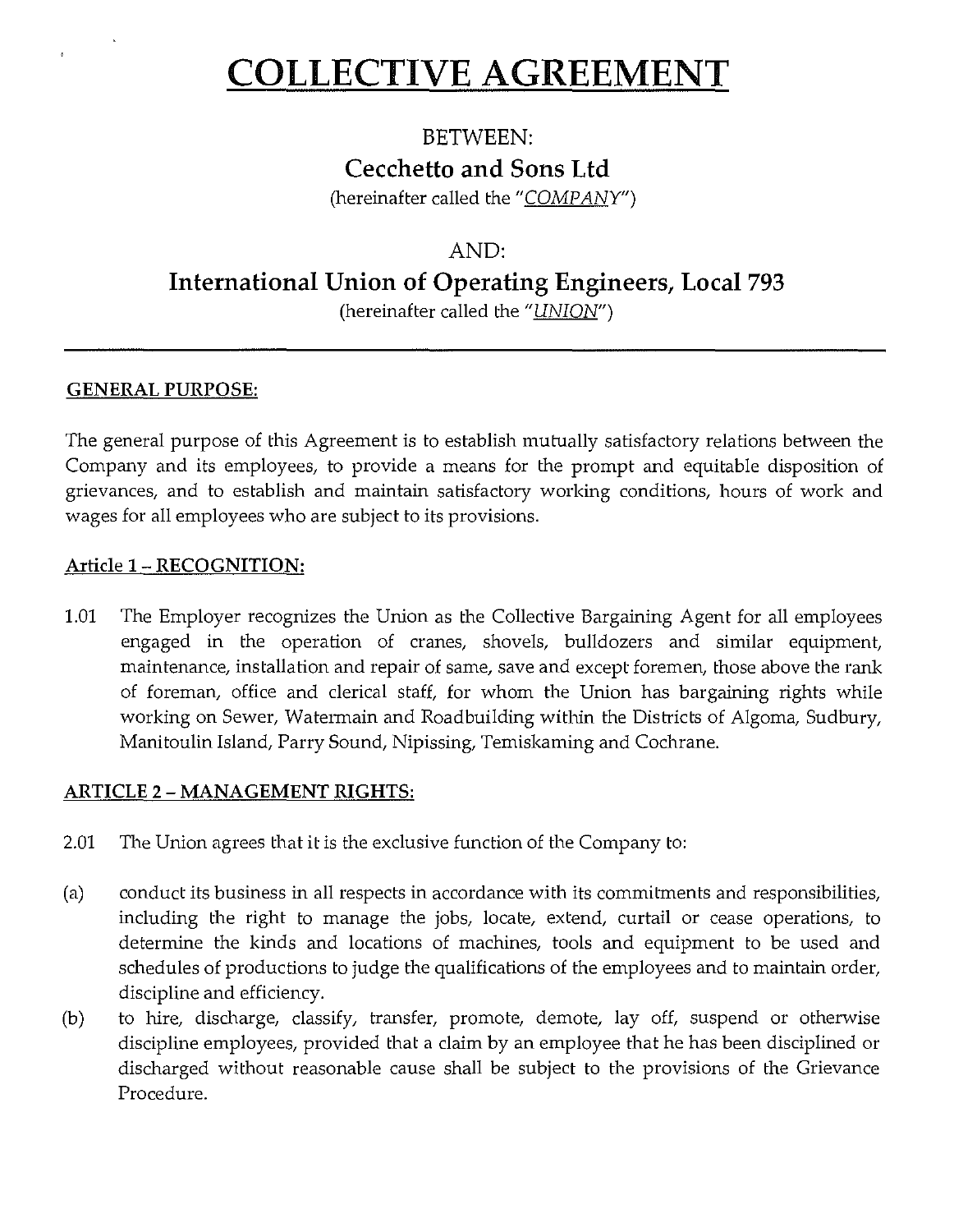#### **ARTICLE** 3 - **UNION SECURITY:**

- 3.01 Each employee shall when working in a position within the bargaining unit described in Article 1 above, be required as a condition of employment to be a member of or apply for membership in the Union within Thirty (30) days of hiring or be replaced upon written request by the Union. At the discretion of the Employer along with Union approval the Employer has the ability to promote a worker from within the company without the immediate rate increase of that piece of equipment. Example promoting a Rock Truck operator to and Excavator operator, while learning the new skills required, the operator would be paid the Rock Truck rate.
- 3.02 Each employee shall, when working in a position within the bargaining unit described in Article 1 hereof, be required as a condition of employment to have working dues checked off on the basis of two percent (2%) of the total monetary package, which includes the hourly rate, vacation pay, health plan and pension plan contributions for each hour earned, plus \$25.75 monthly dues increasing July 1, 2020 as per Union Executive Board, plus five cents (5¢) advancement dues per hour earned or amounts as directed by the Union executive.
- 3.03 Where an employee authorizes the Company in writing, to deduct Union initiation fees from his pay, the Company will honour such authorization.
- 3.04 a) The Employer may recall former regular employees through the union office who have been absent from the Employer up to twelve (12) months.

b) Regular employees shall be defined as employees who have been on the Employer's payroll for six (6) consecutive months or more.

# **ARTICLE 4-HIRING HALL:**

4.01 The Employer shall first call the Union office whenever additional personnel are required. The Company agrees to employ only members of the Union on projects within the scope of this Agreement providing the Union can supply the skilled personnel required to perform the work satisfactorily. The Union shall endeavour to supply employees from the area of work. Should the Union not be able to supply the required men, then the Company may hire such employees as are available and such employees shall, as a condition of employment, apply for membership in the Union within Thirty (30) days from commencement of hiring.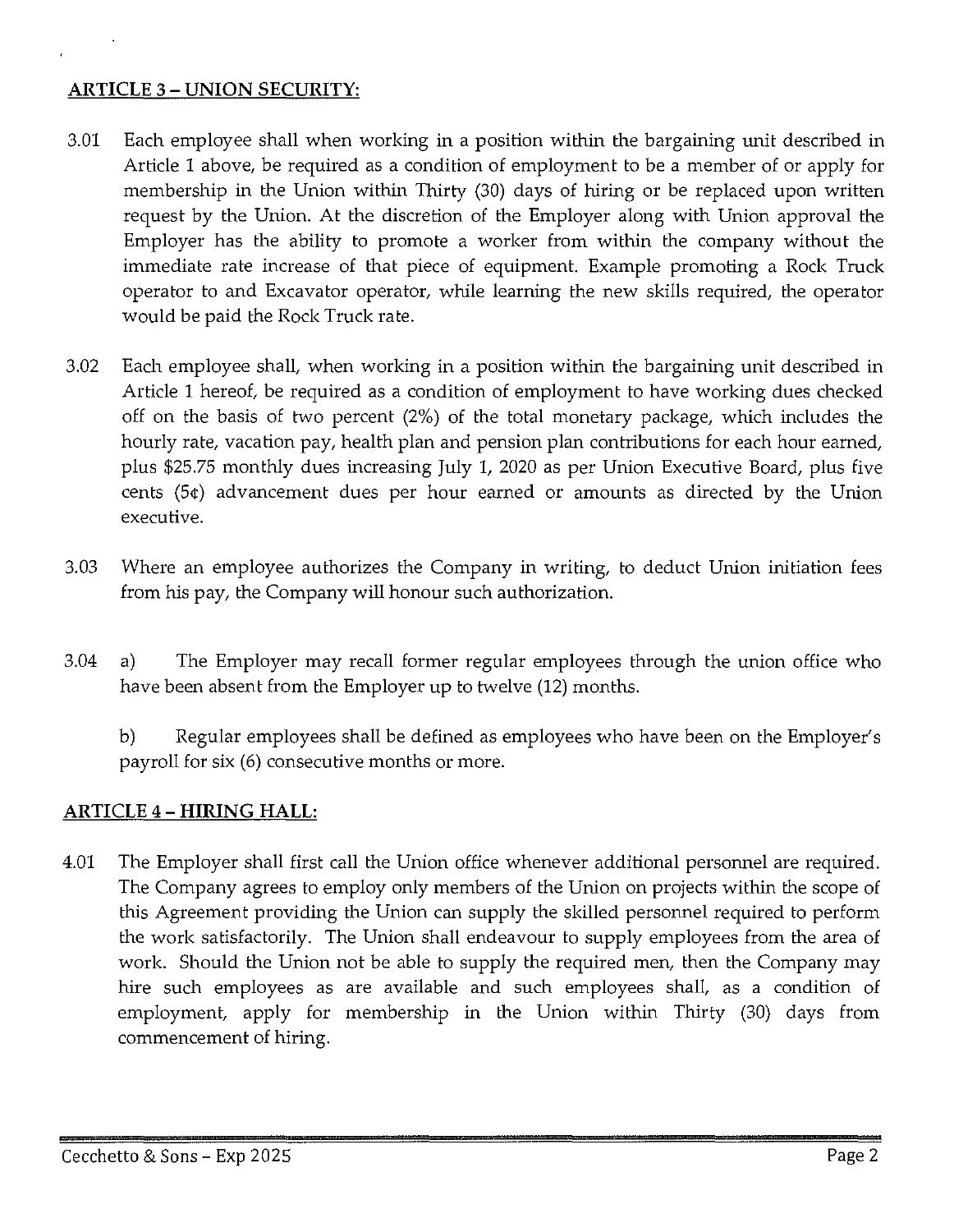#### **ARTICLE** 5 - NO **STRIKES I LOCKOUTS:**

- 5.01 During the lifetime of this Agreement, the Union agrees that there will be no strikes, slowdown or picketing, and the Company agrees that there will be no lockout.
- 5.02 The Union shall not involve the Company in any dispute which may arise between the Union and any other Company and the employees of such other Company.

#### **ARTICLE 6- UNION REPRESENTATION:**

6.01 The Union may appoint and the Company will recognize a Shop Steward or Shop Stewards (not more than one per shift).

The Steward shall be one of the last two employees covered under the terms of this agreement to remain working providing he/she is competent and capable of performing the remaining work. The Steward will also be one of the first two to be recalled after layoffs or work stoppages.

It is recognized that a steward is an employee of the Company and has regular duties to perform. A steward may not leave his or her duties without permission from his or her immediate supervisor. Such permission will not be unreasonably withheld.

- 6.02 The Union shall notify the Company in writing from time to time of the name of the Steward, and date of his appointment and the name of the former Steward whom he may be replacing.
- 6.03 If representatives of the Union wish to meet a Steward or other employees at their work site, they shall first make arrangements with the job Supervisor and such arrangement will be made if it does not interfere with the work.

#### **ARTICLE** 7 - **GRIEVANCE PROCEDURE:**

- 7.01 There shall be an earnest effort on the part of both parties to this Agreement, to settle promptly through the procedure set out herein, any complaints, grievances, or disputes arising from the interpretations, application or administration of this Agreement.
- 7.02 All grievances to be dealt with under Step Two below shall be in writing, on forms supplied by the Union and signed by the employees having such grievances.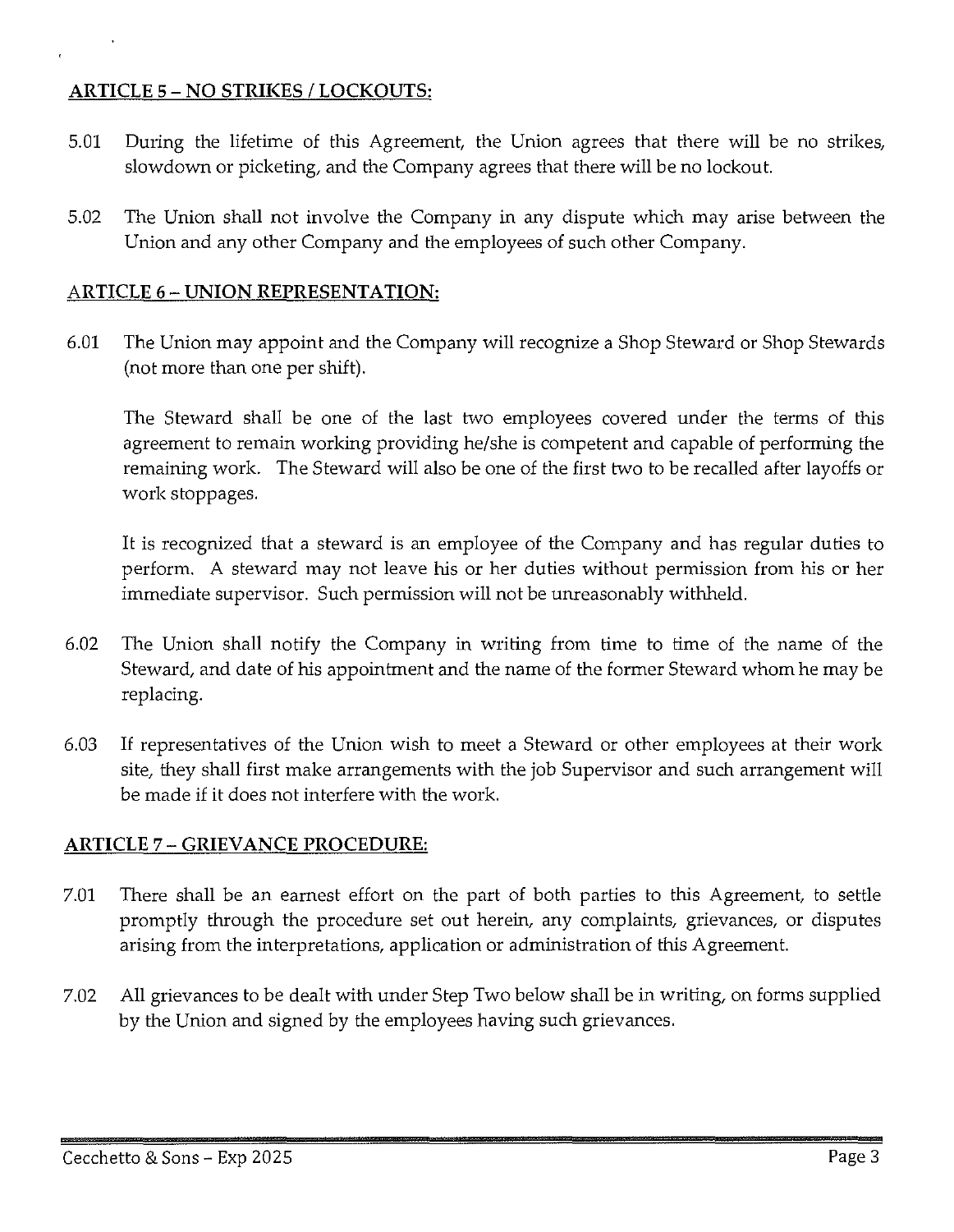- 7.03 Written grievances, to be valid, shall set out the nature of the grievance, the Article or Articles of the Agreement alleged to have been violated and the nature of the remedy sought and shall not be subject to change at later steps except by mutual agreement in writing with the Employer, or in the case of remedy, an Arbitration Board.
- 7.04 In determining the time which is allowed in the various steps of Articles 6 and 7, Saturday, Sunday and Statutory Holidays shall be excluded and any time limits may be extended by mutual agreement in writing.
- 7.05 If advantage of the provisions of Article 6 and 7 hereof is not taken within the time limits specified therein or as extended in writing as set out above, the grievance shall be deemed to have been abandoned and may not be re-opened.
- 7.06 The Employer shall designate and name the official to whom a written grievance is submitted at Step No 2.
- 7.07(a)It is understood and agreed that an employee does not have a grievance until he has discussed the matter with his foreman or other supervisory personnel acting in this capacity and given him an opportunity to deal with the complaint. His decision shall be made known to said employee within forty-eight (48) hours. Grievances properly arising under this Agreement shall be adjusted and settled as follows:

# **STEPl**

Within ten (10) full working days after the circumstances giving rise to the grievance occurred or originated, the aggrieved employee and/or a Union Representative shall present the grievance in writing to the official of the Employer named by the Employer to handle grievances at this step. If a settlement satisfactory to the Union and the employee concerned is not reached within two (2) full working days, the grievance may be presented as indicated in Step Two at anytime within five (5) full working days thereafter or if the grievance involves monetary, discipline or discharge matters, not involving the interpretation of the Agreement to final and binding determination.

# **STEP2**

At this Step the grievance may be submitted to a local area Joint Committee consisting of Representatives of the Union and Representatives of the area Employer Association. Should no satisfactory settlement be reached within five (5) working days of the grievance being submitted to the local area Joint Committee, the grievance may be presented as indicated in Step 3.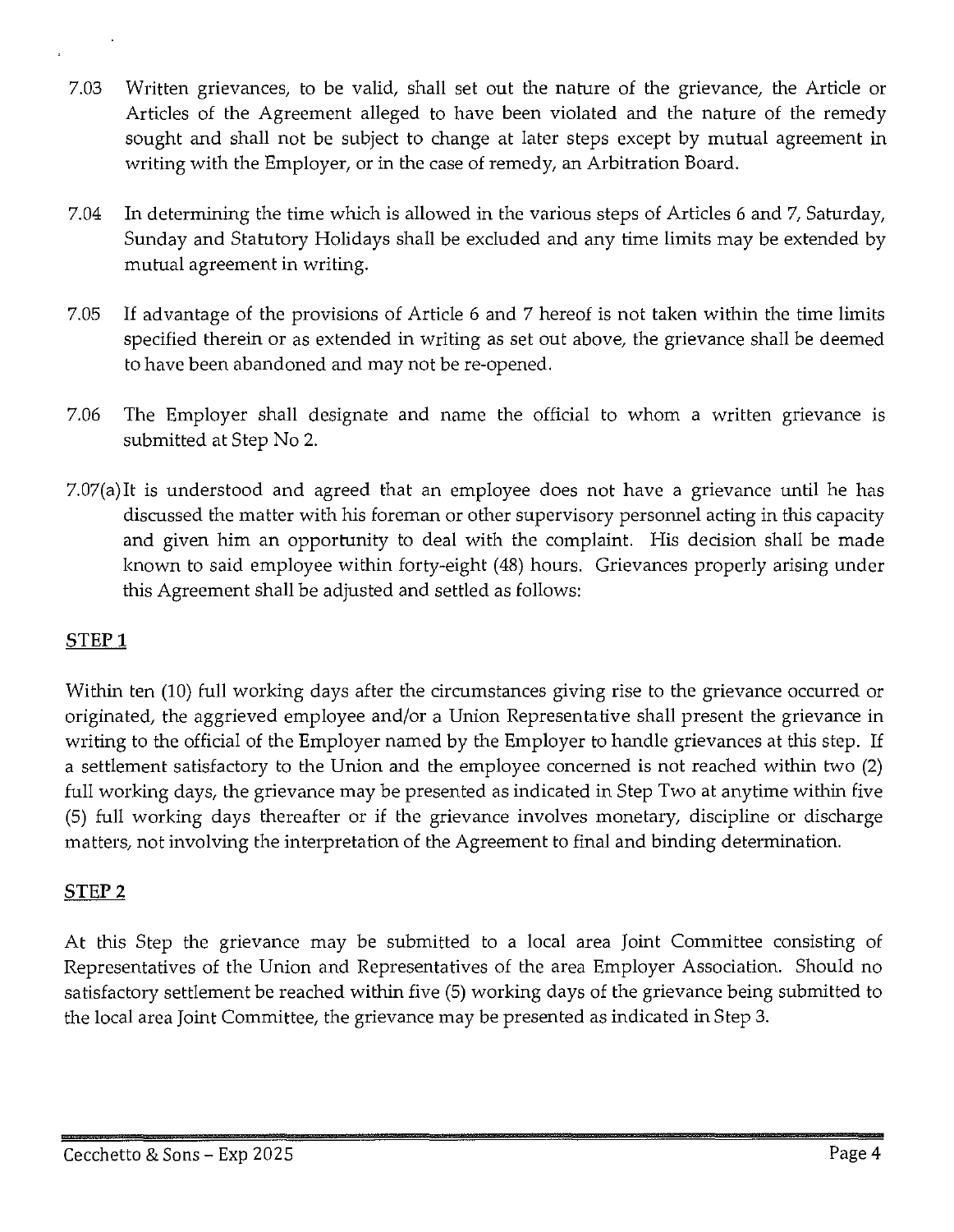#### **STEP3**

At this Step the grievance shall be referred to the Joint Labour Management Committee which shall convene a meeting within ten (10) full working days to deal with the grievance. Should no satisfactory settlement be reached within five (5) full working days after the meeting, the grievance may be submitted to arbitration.

- (b) The Union may process a written grievance which involves a number of employees of an Employer or the interpretation of the Agreement. Such grievance shall be commenced at Step Three of the above procedure. The Employer Bargaining Agency or an Employer may process a written grievance alleging a violation of, or the interpretation of this Agreement at Step Three of the above procedure. Such grievances shall be commenced at Step Three within ten (10) full working days after the circumstances giving rise to the grievance occurred or originated.
- (c) No decision or settlement involving any grievance which has been dealt with at Step One or Two above, other than grievances which have been properly referred to final and binding determination, shall be used by any party as a precedent in future cases and shall be treated as only applicable to the grievance in question.
- 7.08 Notwithstanding the above, a grievance concerning wages and fringe benefits may be presented within thirty (30) days after the circumstances giving rise to the grievance occurred or originated and further provided that a grievance concerning Welfare or Pension contributions may be presented within thirty (30) days after the particulars of such grievance should have reasonably become first known to a Union Representative.

#### **ARTICLE 8-ARBITRATION**

- 8.01 The parties to this Agreement agree that any grievance which has been properly carried through all of the steps of the Grievance Procedure outlined in article 7 may be referred to a Board of Arbitration or other final determination within twenty (20) working days after completion of Step Three of Article 7.07.
- 8.02 The Board of Arbitration will be composed of one (1) person appointed by the Employer, one (1) person appointed by the Union and a third (3'd) person to act as Chairman chosen by the other two members of the Board.
- 8.03 Within five (5) working days of the request by either party for a Board each party shall notify the other in writing of the name of it's appointee.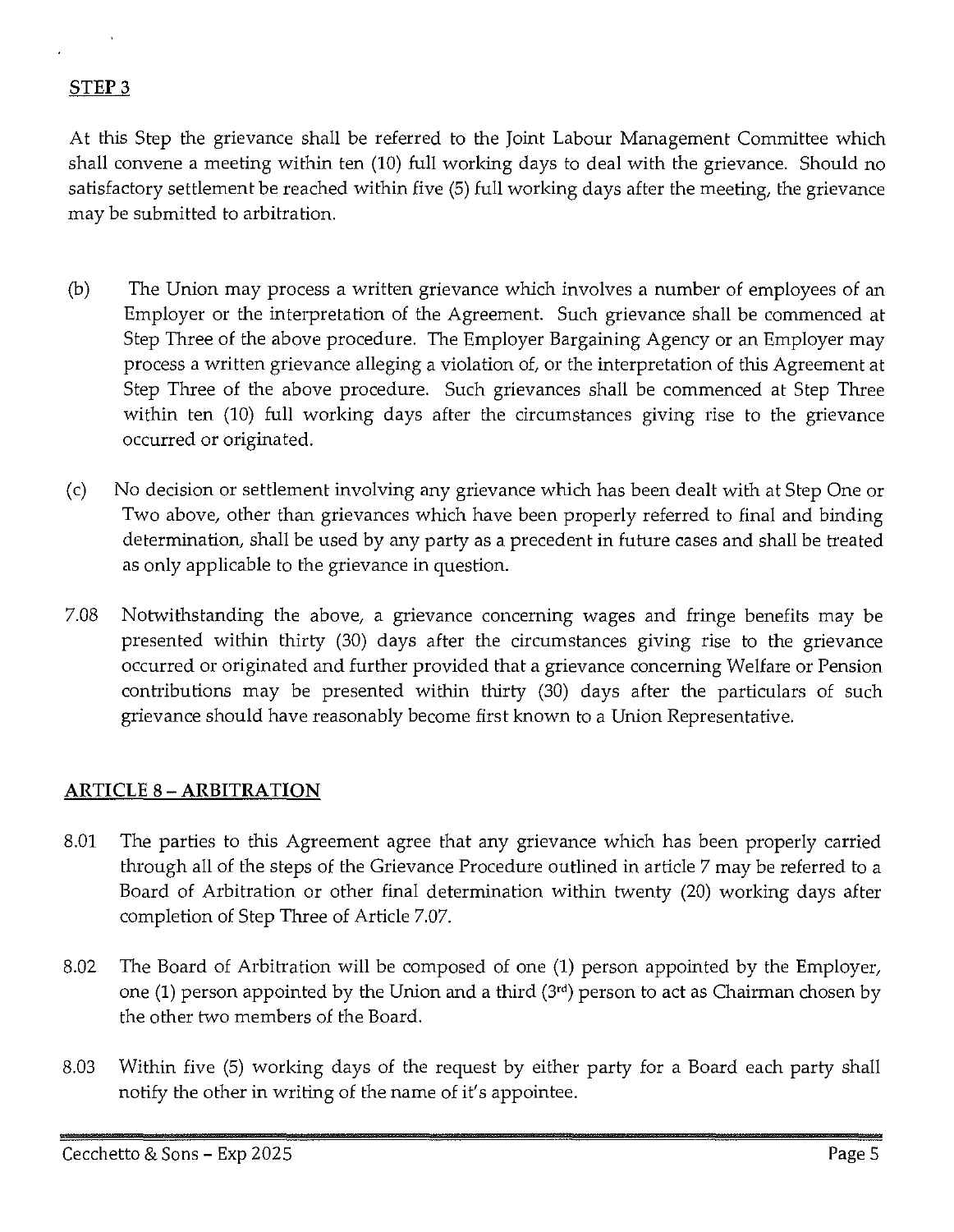- 8.04 Should the person chosen by the Employer to act on the Board and the person chosen by the Union fail to agree on a third member as Chairman within five (5) days of the notification mentioned above, the Minister of Labour of the Province of Ontario will be asked to appoint a Chairman.
- 8.05 The decisions of the Board of Arbitration or a majority of such Board constituted in the above manner shall be binding on the parties to this Agreement.
- 8.06 The Board of Arbitration shall not have any power to alter or change any of the provisions, for any existing provisions, nor to give any decisions inconsistent with the terms and provisions of this agreement.
- 8.07 Each of the parties to this Agreement will bear the expenses of the Arbitrator appointed by it and the parties will jointly bear the expense of the Chairman.

# **ARTICLE 9 -TRA YELLING** EXPENSES:

9.01 When transportation is provided, employees will be paid their regular hourly rate for time travelled after one half hour of travel time from an assembly point to the job site and return. (Travel time hours will be paid at the employee's regular straight time rate and will not be included in the calculation of over-time). If a member uses his/her personal vehicle to travel from jobsite to jobsite during their shift they will be paid the applicable hourly rate.

In lieu of the above transportation, employees will be paid \$0.56 cents/km for all kms travelled to the free zone from employee's home address or company office (assembly point), whichever is less. The free zone is a 40 km circumference from the job site office.

- 9.02 Where an employee, who is employed by the Company is required to work out of the area and is unable to return home each night, he shall be provided with suitable room by the Company, and he shall be paid Fifty-five (\$55.00) per day for meals for each working day over and above his weekly earnings effective July l, 2020 for the remainder of the contract. The Company will assist the employee in securing suitable accommodation.
- 9.03 The Company may wish to supply meals on out of town projects. In such circumstances the Company will contact the Union to obtain and the Union will not unreasonably withhold, a letter of Understanding.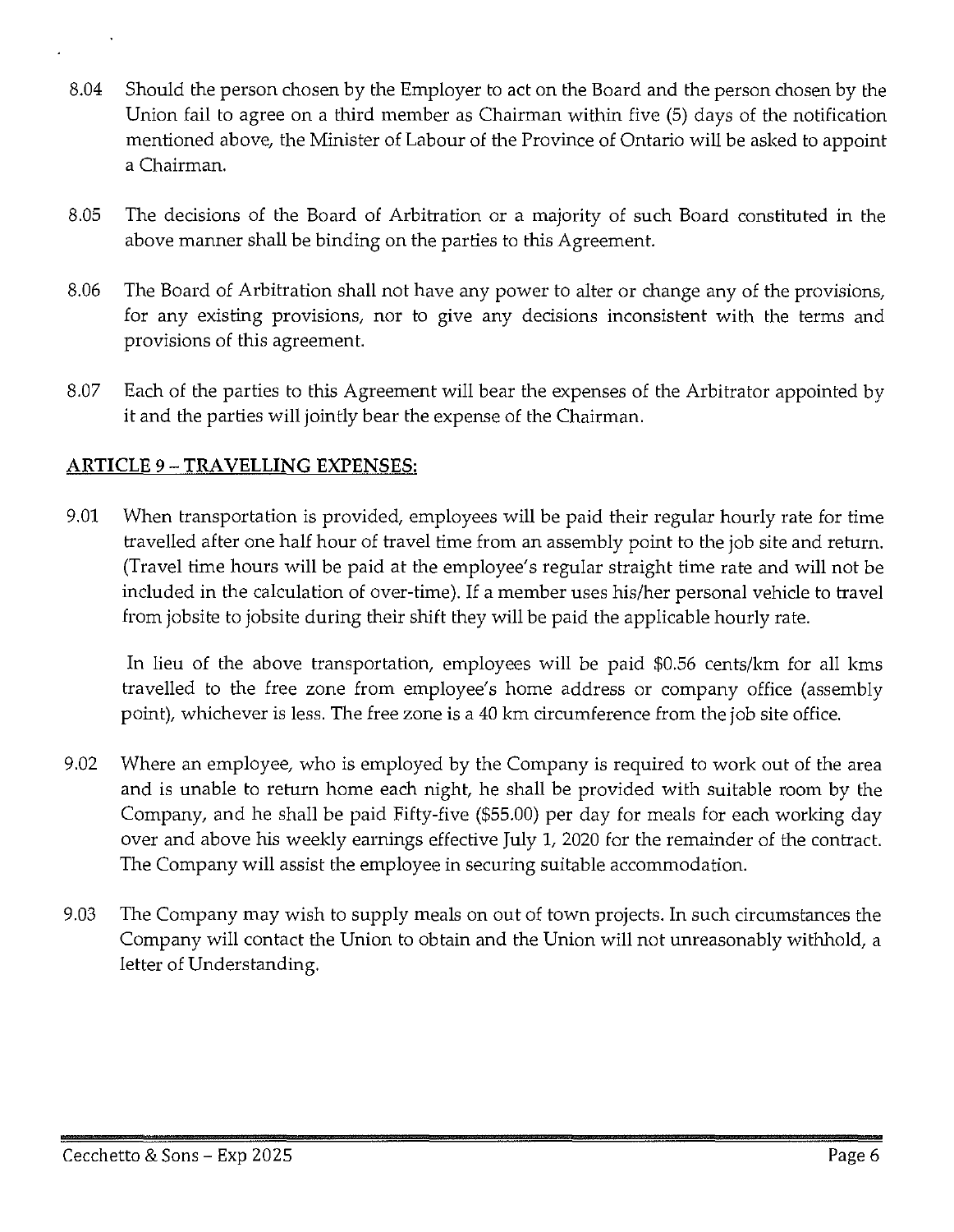# **ARTICLE IO-PAYDAY AND TERMINATION:**

- 10.01 All wages shall be paid in cash or by cheque during working hours or by direct deposit at the option of the Company. Such wages shall be paid weekly or every two weeks as is the present practice of the Company.
- 10.02 In the case of lay off all employees shall be paid up to date on the job site where practical: otherwise, cheques, E.I. Record of Employment Certificates and Ontario Health Insurance Plan Form 104 shall be forwarded by Registered Mail to his/her last known address within forty-eight (48) hours of the lay off. Notification to, or attempted notification of lay off, to an employee on a Saturday, Sunday or Holiday shall not be considered proper notice unless the employee is working on such days.
- 10.03 In the event of a layoff, the employer shall abide by the following procedure, provided the remaining employees are competent and capable of performing the work:
	- i) First laid off shall be applicants for membership in the union;
	- ii) Second laid off shall be members of the union from out of province working on permits or travel cards;
	- iii) Third laid off shall be members of the union who are in receipt of a retirement pension from the I.U.O.E. Local 793 Pension Plan and such member shall not be recalled without a clearance card from the union;
	- iv) Last laid off shall be all other members of the union.
- 10.04 When laid off, employees shall be allowed sufficient time with pay to clear up their personal and company property on the job site.

# **ARTICLE 11- REPORTING ALLOWANCE:**

11.01 An employee, who reports for work as usual and who, through circumstances beyond his control, cannot complete the day's work, shall be paid for four (4) hours (or as set out in the appropriate Schedule attached hereto). However, he shall remain at work on maintenance of his machine or other equipment coming within his craft, unless released by the foreman.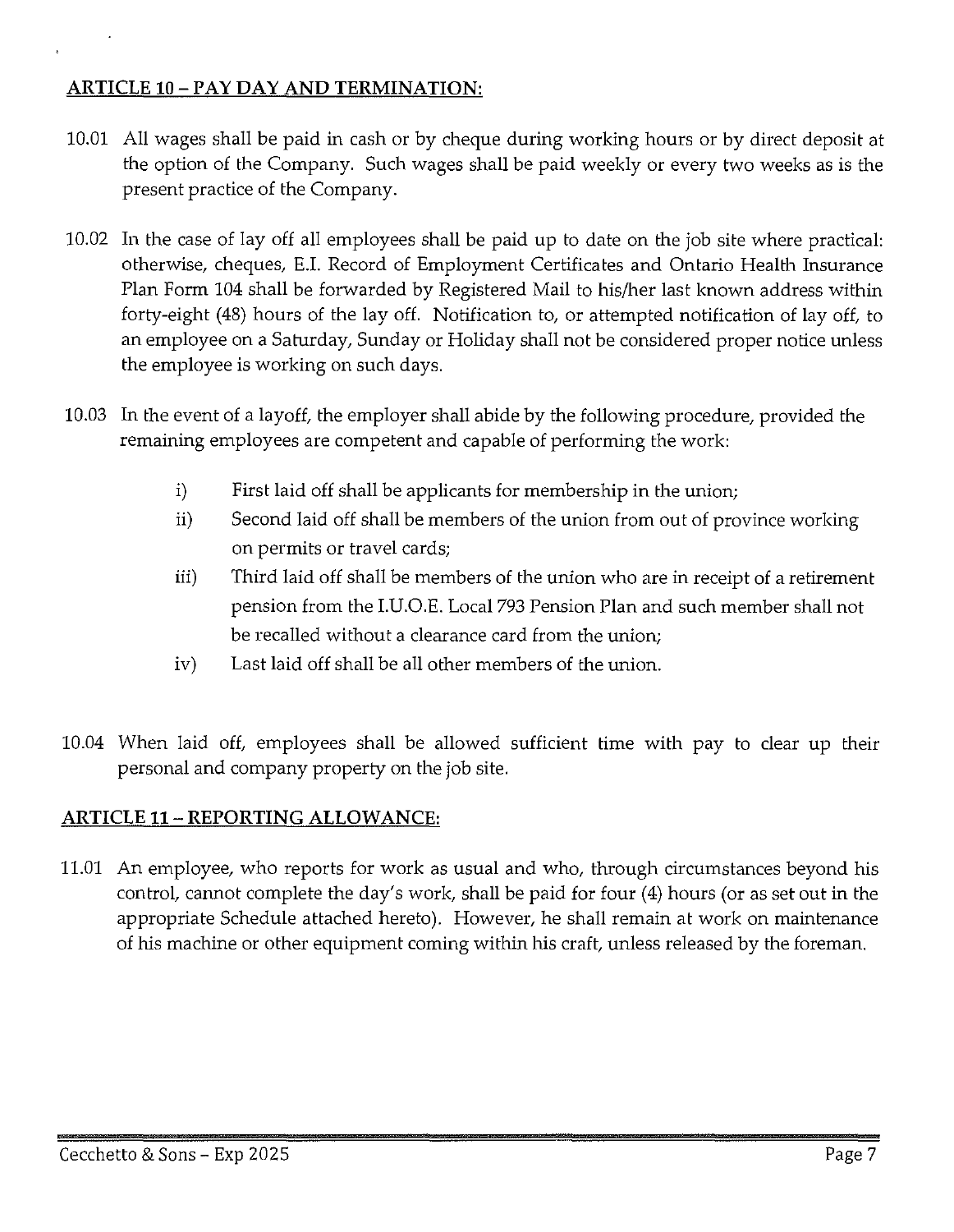#### **ARTICLE 12-INCLEMENT WEATHER:**

12.01 An employee who reports for work at the employer's shop or job site, unless directed not to report, and for whom no work is available, due to inclement weather, shall receive a minimum of two hours (2) reporting time, provided the employee remains on the job for two (2) hours after his designated starting time, if requested to do so by the foreman.

If an employee is directed to work and commences to work, Article 11 applies.

# **ARTICLE** 13 - **PROTECTIVE CLOTHING:**

- 13.01 The Company shall provide employees with such protective and wet weather clothing as it deems necessary. The Union recognizes the right of the Company to economically supervise the distribution of the clothing provided.
- 13.02 Every employee shall be required, as a condition of employment, to wear suitable footwear and a safety helmet of the type prescribed by the Occupational Health and Safety Act. The helmet shall be paid for by the employee at the time it is supplied and, on termination of employment, the employee will be credited with the amount paid, provided the helmet is turned in, in reasonable good condition, normal wear accepted.
- 13.03 A bulletin board will be provided by the Company for the use of the Union to post notices, etc., but all such notices shall have prior approval of the Company.

# **ARTICLE 14 - WAGE RATES, HOURS OF WORK AND OVERTIME, STATUTORY HOLIDAYS, VACATION PAY AND BENEFITS:**

14.01 Wage rates, hours of work and overtime, statutory holidays, vacation with pay, benefits, shift premium and other conditions of employment shall be in accordance with the Schedule or Schedules attached hereto and which are hereby made a part of this Agreement.

# **ARTICLE 15 - COFFEE AND LUNCH BREAK:**

- 15.01 It is agreed that employees covered by this Agreement shall be allowed one (1) coffee break in each half of their working shifts.
- 15.02 It is further agreed that employees covered by this Agreement will be allowed a half (1/2) hour lunch break. It is also agreed that no employee shall be required to work more than five (5) hours without a lunch break. Such lunch break to be taken on employee time.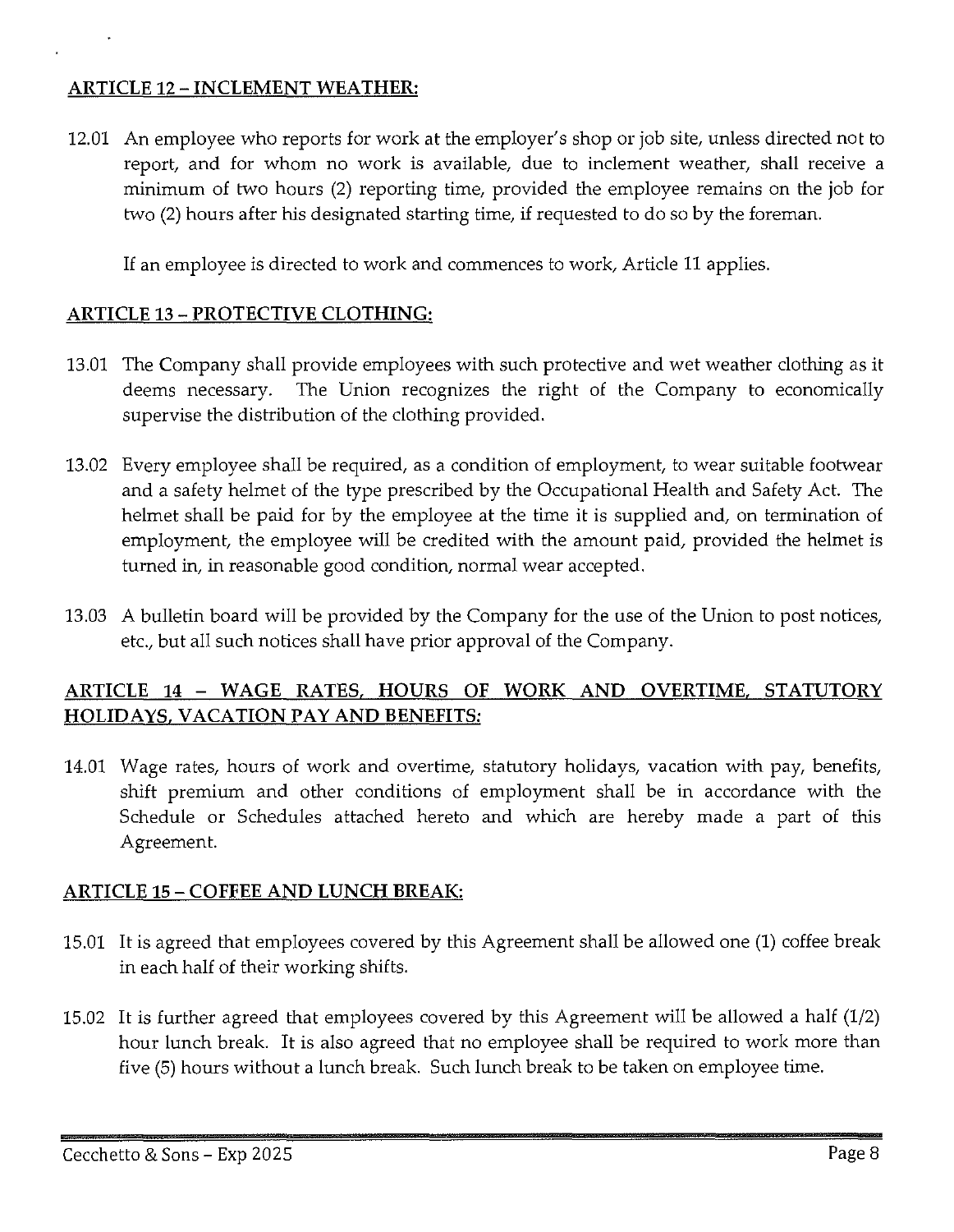#### ARTICLE 16 - JURISDICTIONAL DISPUTES:

- 16.01 The Employer and the Union agree that there shall be no work stoppage resulting from jurisdictional disputes. In the case of a jurisdiction dispute, the Employer agrees to assign work in accordance with the Contractor's Responsibility Section of the Procedural Rules and Regulations of the Building and Construction Trades Department AFL-CIO.
- 16.02 All jurisdictional disputes shall be settled and adjusted according to the present plan established by the Building and Construction Trades Department AFL-CIO or any method or procedure which may be adopted in the future by the Building and Construction Trades Department. Decisions rendered shall be final and binding and conclusive on the Employer and the Union.
- 16.03 Where there is any dispute or questions about the operation, by Operating Engineers, of any of the equipment listed in the Schedules attached hereto, the Employer shall continue to assign operation of the equipment to such Operating Engineers.

# ARTICLE 17 - NOTES TO SCHEDULE 'B':

17.01 The provisions of the Sewer and Watermain Construction Schedule shall apply only to work performed on Sewer and Watermain Construction which is performed by the Employer as a separate contract and shall not apply to any work performed on Sewer and Watermain Construction which is an integral part of a general contract which includes Road or Parking Lot, Construction Paving, etc.

#### ARTICLE 18- PRE-APPRENTICE/APPRENTICE-TRAINING:

18.01 The Company will hire (1) one pre-apprentice or equipment apprentice each construction seasons but is not limited to only (1) one pre-apprentice or equipment apprentice. The Employer may hire the pre-apprentice or equipment apprentice. If the Employer does not have a candidate for the pre-apprentice or equipment apprentice position, the Union will dispatch a pre-apprentice or equipment apprentice from the hall.

#### APPRENTICE TRAINEES:

a) A new Trainee entering the industry who has taken pre-employment training at the Training Institute will work for his first 1,000 hours at \$17.00/hr plus applicable pension and benefits for the machine which he is operating.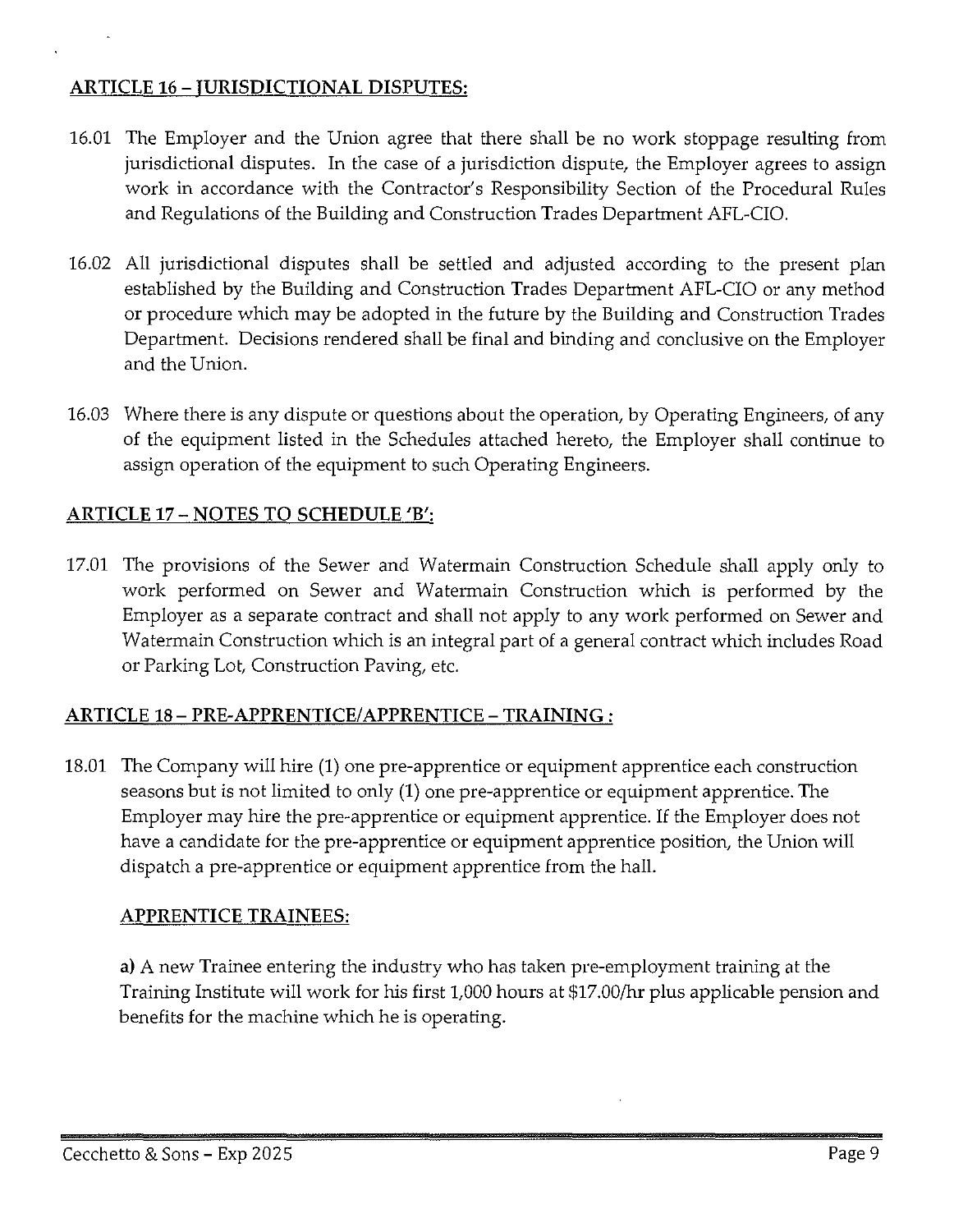**b)** When a Trainee has completed his first 1,000 hours plus all of the related training provided for in the Training Standards of the Training Fund, and after written assessment by the Employer, and the Training Fund, each Trainee will be employed for the next 1,000 hours at \$19.50 /hr plus applicable pension and benefits for his classification.

c) When a Trainee has completed 2,000 hours plus all of the related training provided for in the Training Standards of the Training Fund, and after written assessment by the Employer, and the Training Fund, each Trainee will be employed for the next 1,000 hours at \$22.00/hr plus applicable pension and benefits for his classification.

d) After completion of 3,000 hours of on-the-job training and all related training as from time to time specified by the Training Fund the Trainee will then fit into the work force at the rate of pay provided for in the Collective Agreement.

e) Employers shall request Trainees through the Union District Offices who, in turn, will notify the Training Fund at 2245 Speers Road, Oakville. All dispatching of Trainees shall be done from the appropriate Union District Office under the direction of the Training Fund.

18.02 The Union will provide WHMIS, Ground Disturbance Level II and Pipeline Safety training for dispatched members.

# **ARTICLE** 19 - **NATIONAL TRAINING FUND, DENOVO, SUB FUND**

# 19.1 NATIONAL TRAINING FUND

The Employer shall contribute Five Cents (\$.05) per hour to the National Training Fund for each hour earned by each employee in its employ, to be submitted with the Pension and Health Fund payments herein provided for the purpose of developing and implementing programs established by the National Training Fund.

# 19.2 DENOVO TREATMENT CENTRE

The Employer shall contribute two cents (\$.02) per hour to the Health Plan for each hour earned by each employee in its employ as a DeNovo Centre contribution, to be submitted with the Health and Pension Fund payment herein provided.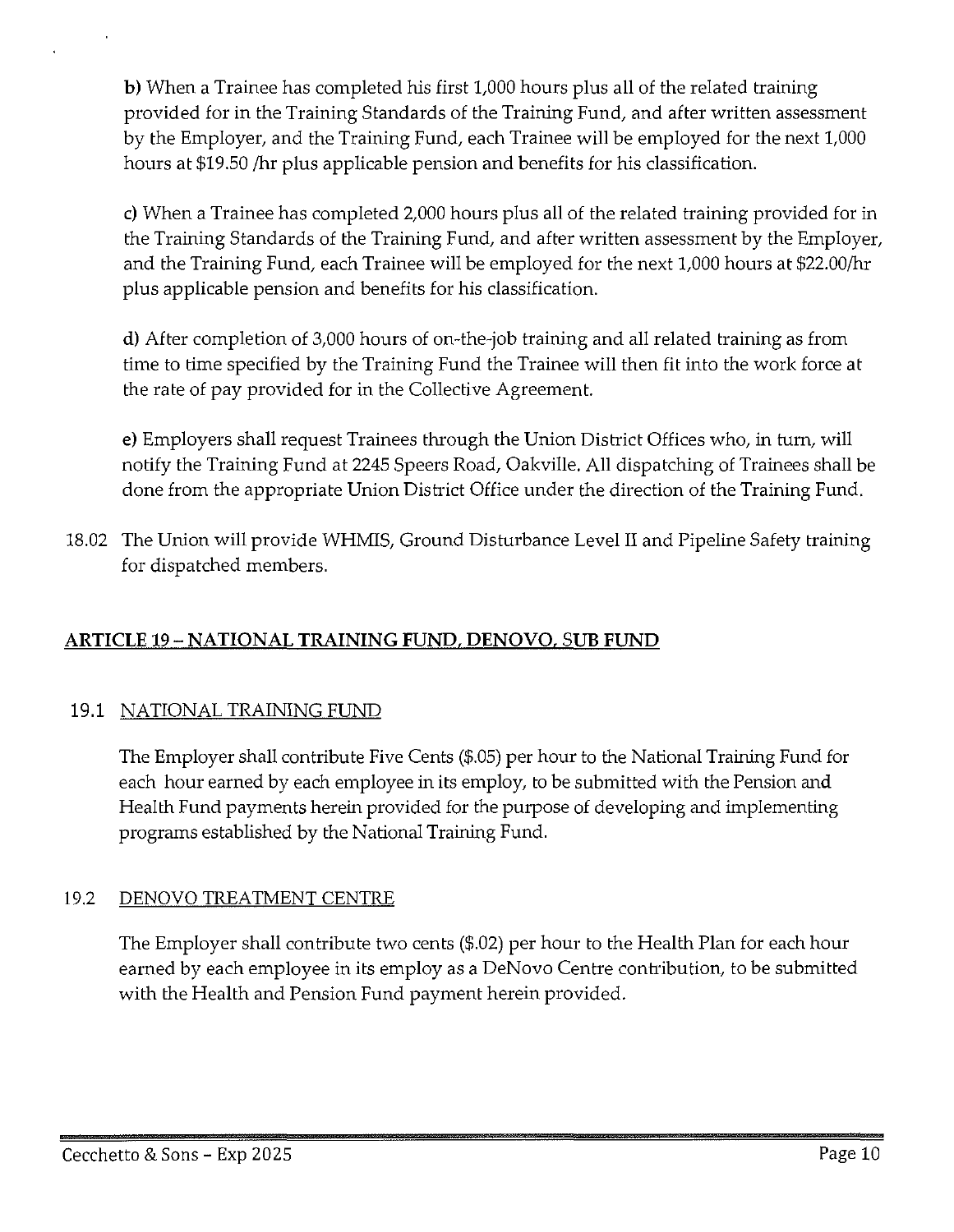#### 19.3 SUPPLEMENTARY UNEMPLOYMENT BENEFIT PLAN (SUB PLAN)

Effective May **1,** 2020, the Employer shall contribute \$0.05 per hour earned for each employee in his/her employ. Effective May **1,** 2021 the Employer shall contribute \$0.10 per hour earned for each employee in his/her employ. Effective May **1,** 2022 the Employer shall contribute \$0.36 per hour earned for each employee in his/her employ.

The Parties agree the SUB Plan shall be established, managed, operated and administered solely by the Trustees of the SUB Plan and that nothing herein shall be construed to make the Employer, or any individual contractor bound to the Collective Agreement, an insurer or provider of SUB Plan benefits. The financial obligation of the Employer and any individual contractor to the Collective Agreement is entirely fulfilled by making the contributions required herein.

The Parties agree any issue concerning the SUB Plan (including but not limited to eligibility to participate in, and entitlement under, the SUB Plan) shall be subject to the specific provisions of the SUB Plan. Any dispute over payment of SUB Plan benefits shall be adjusted solely between the member and the Trustees of the SUB Plan. The Employer, or any individual contractor bound to the Collective Agreement, shall not be requested or required to participate in any such dispute.

The Union agrees to save harmless and indemnify the Employer, and any individual contractor bound to the Collective Agreement, from and against a claim, charge, tax, penalty or demand which may be made by the Canada Revenue Agency regarding the obligation to pay income tax, a charge, a tax, or a penalty under any law including, but not limited to, the *Income Tax Act (Canada),* in respect of any amount paid to a member under the SUB Plan, and in respect of any claim, charge, tax or penalty which may be made on behalf of or related to the Employment Insurance Commission and Canada Pension Commission or any other government agency or commission under the applicable statutes and regulations with respect to any amount paid to a member under the SUB Plan.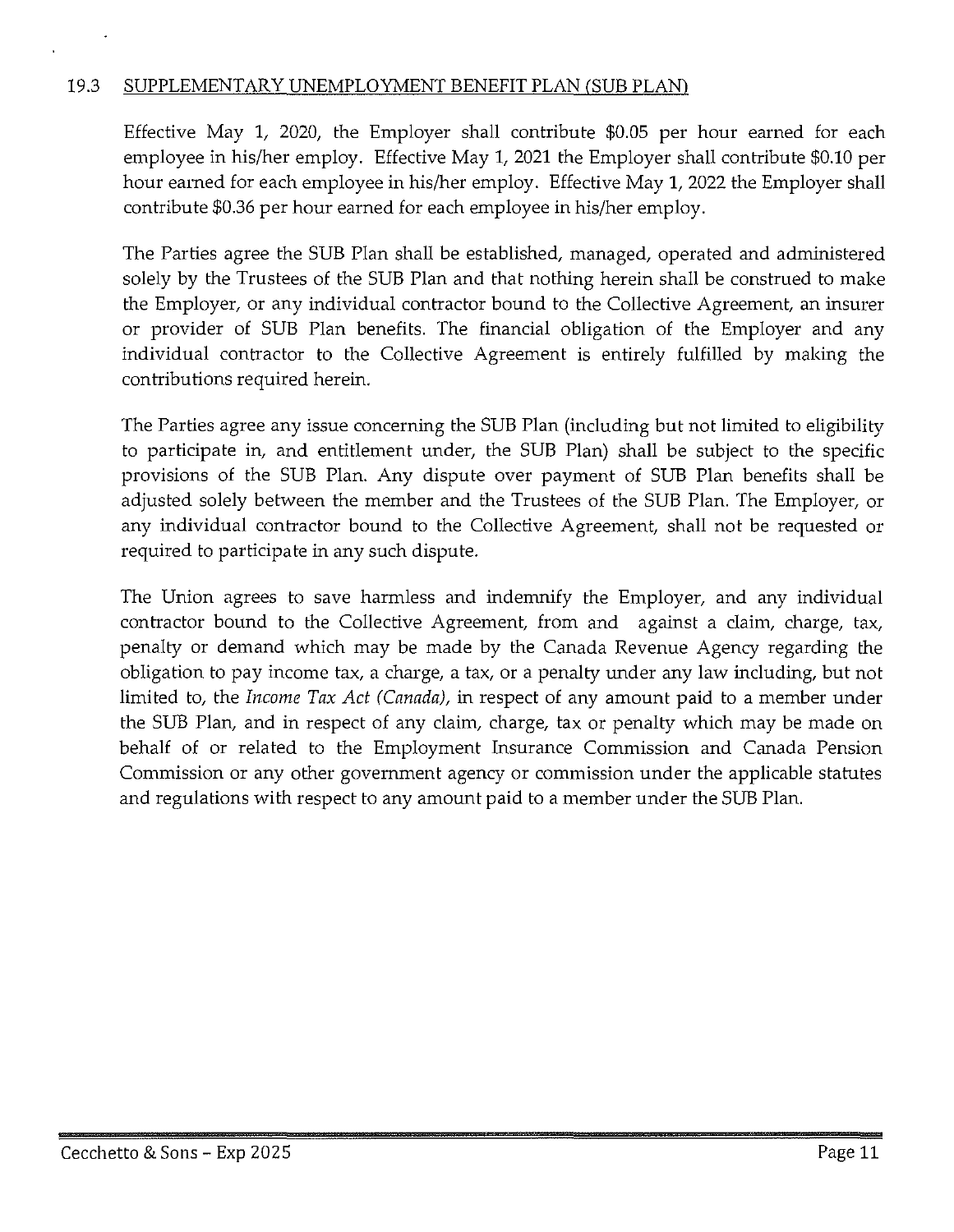#### ARTICLE 20 - DURATION:

20.01 This Agreement shall become effective June 15, 2020 and shall continue in force from year to year thereafter, unless either party shall furnish the other with notice of termination or proposed revision of this Agreement within (120) days before the 31<sup>st</sup> day of March, 2025 or in any like period in any year thereafter.

IN WITNESS THEREOF the party of the first part and the party of the second part have caused their proper officers to affix their signatures as of the date and year first above written:

Dated this 15 day of *<u>December</u>*, 2020.

#### SIGNED ON BEHALF OF:

The Sudbury Sewer and Watermain Contractors' Association, by and on Behalf of it's member companies Whose names are individually affixed hereto:

hereto:<br>Signature

 $Bradgae$ 

Please Print Name and Title (Note: Please complete date line above)

257 Beatty Street

Surbury Ontario P3C 461 City, Province, Postal Code

705.673 5619 705 673 - 7910 Telephone and Fax Number(s)

brad Driveabuld.com Email Address

SIGNED ON BEHALF OF: International Union of Operating Engineers, Local 793

Mike Gallagher, Business Manager

Joe Redshaw, President

Rick Kerr, Treasurer

Joe Dowdall, Vice President DAVE TURPLE

Buan n. alexand

Brian Alexander, Recording-Corresponding Secretary

Recommended By: Kirk Fournier, **Business Representative**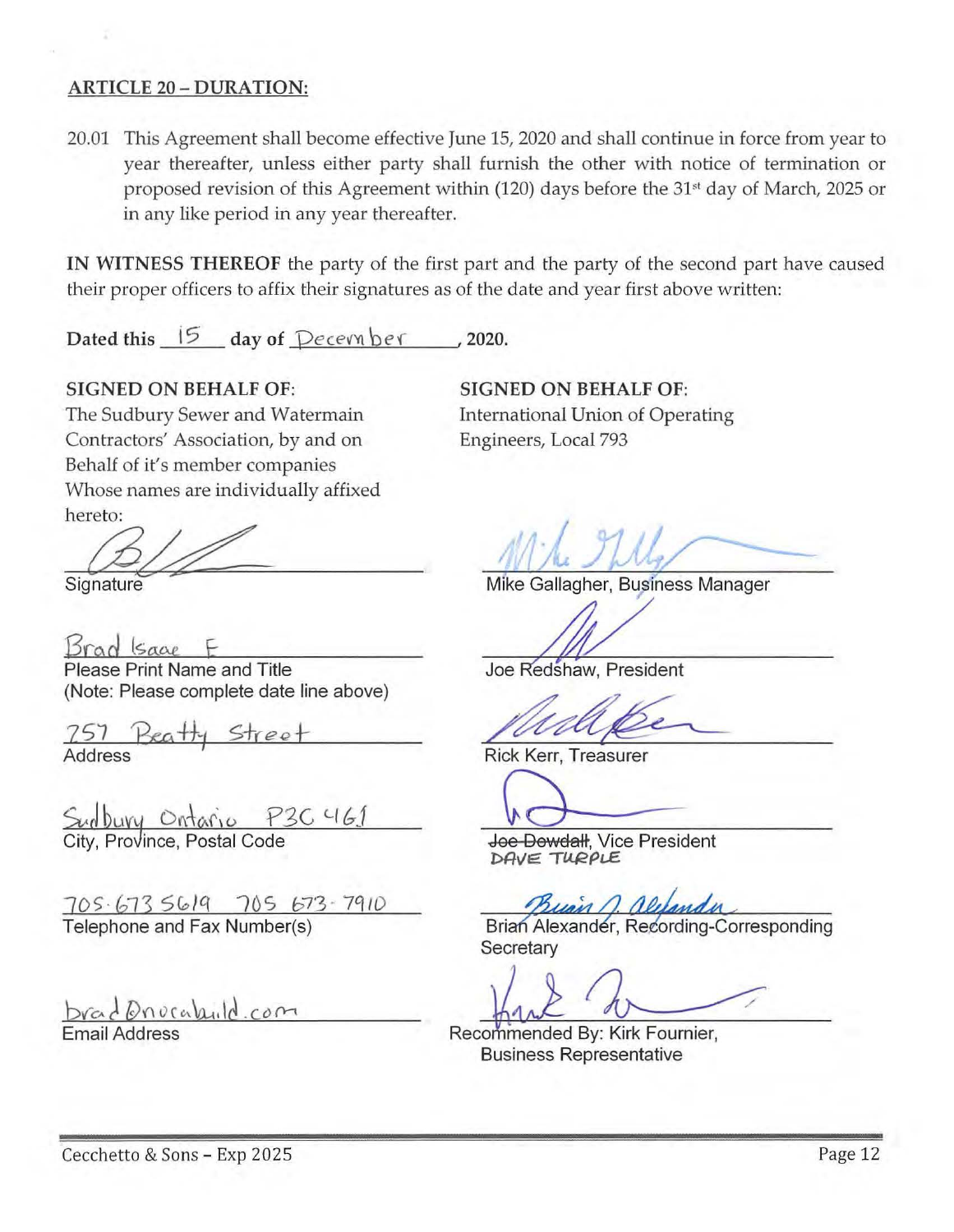# **SCHEDULE A MINIMUM WAGE RATES FOR ROADBUILDING**

#### *Classification I:*

Gradall operator, Clam operator, Crane Operator including Pile Driving, Shovel Operator, Dragline Operator, Backhoe Operator, Heavy Duty Mechanic Licensed, Derricks, Caisson Boring Machines over 25 H.P., Surveyor.

|               | <b>WAGE</b> | VAC. PAY | <b>BENEFITS</b> | <b>PENSION</b> | <b>TOTAL</b> |
|---------------|-------------|----------|-----------------|----------------|--------------|
| June 15, 2020 | 28.27       | 2.54     | 4.20            | 4.80           | 39.81        |
| April 5, 2021 | 29.09       | 2.62     | 4.20            | 4.80           | 40.71        |
| April 4, 2022 | 29.72       | 2.68     | 4.20            | 4.80           | 41.40        |
| April 3, 2023 | 30.41       | 2.74     | 4.30            | 4.90           | 42.35        |
| April 1, 2024 | 31.10       | 2.80     | 4.40            | 5.00           | 43.30        |

# *Classification II:*

Welder Class A licensed, Grader Operator Class A, Fine Grade Dozer

|               | <b>WAGE</b> | VAC. PAY | <b>BENEFITS</b> | <b>PENSION</b> | <b>TOTAL</b> |
|---------------|-------------|----------|-----------------|----------------|--------------|
| June 15, 2020 | 27.04       | 2.43     | 4.20            | 4.80           | 38.47        |
| April 5, 2021 | 27.87       | 2.50     | 4.20            | 4.80           | 39.37        |
| April 4, 2022 | 28.50       | 2.56     | 4.20            | 4.80           | 40.06        |
| April 3, 2023 | 29.19       | 2.62     | 4.30            | 4.90           | 41.01        |
| April 1, 2024 | 29.88       | 2.68     | 4.40            | 5.00           | 41.96        |

# *Classification III(A):*

Roller Operator on Asphalt, Washing Plant Operator, Crusher, Asphalt Plant Operator, Asphalt Spreader, Concrete Spreader, Scraper, General Dozer Operator including Sideboom Operator, Crawler, or Rubber Tired Industrial Tractor with attachments, Oil Distributor Operator, Pitman Type Truck over 6 Ton, Trenching Machines, Caisson Boring Machines under 25 H.P., Front End Loader  $1\frac{1}{2}$  cu. Yd. and over

|               | <b>WAGE</b> | VAC. PAY | <b>BENEFITS</b> | <b>PENSION</b> | <b>TOTAL</b> |
|---------------|-------------|----------|-----------------|----------------|--------------|
| June 15, 2020 | 26.94       | 2.42     | 4.20            | 4.80           | 38.36        |
| April 5, 2021 | 27.77       | 2.49     | 4.20            | 4.80           | 39.26        |
| April 4, 2022 | 28.40       | 2.55     | 4.20            | 4.80           | 39.95        |
| April 3, 2023 | 29.09       | 2.61     | 4.30            | 4.90           | 40.90        |
| April 1, 2024 | 29.77       | 2.68     | 4.40            | 5.00           | 41.85        |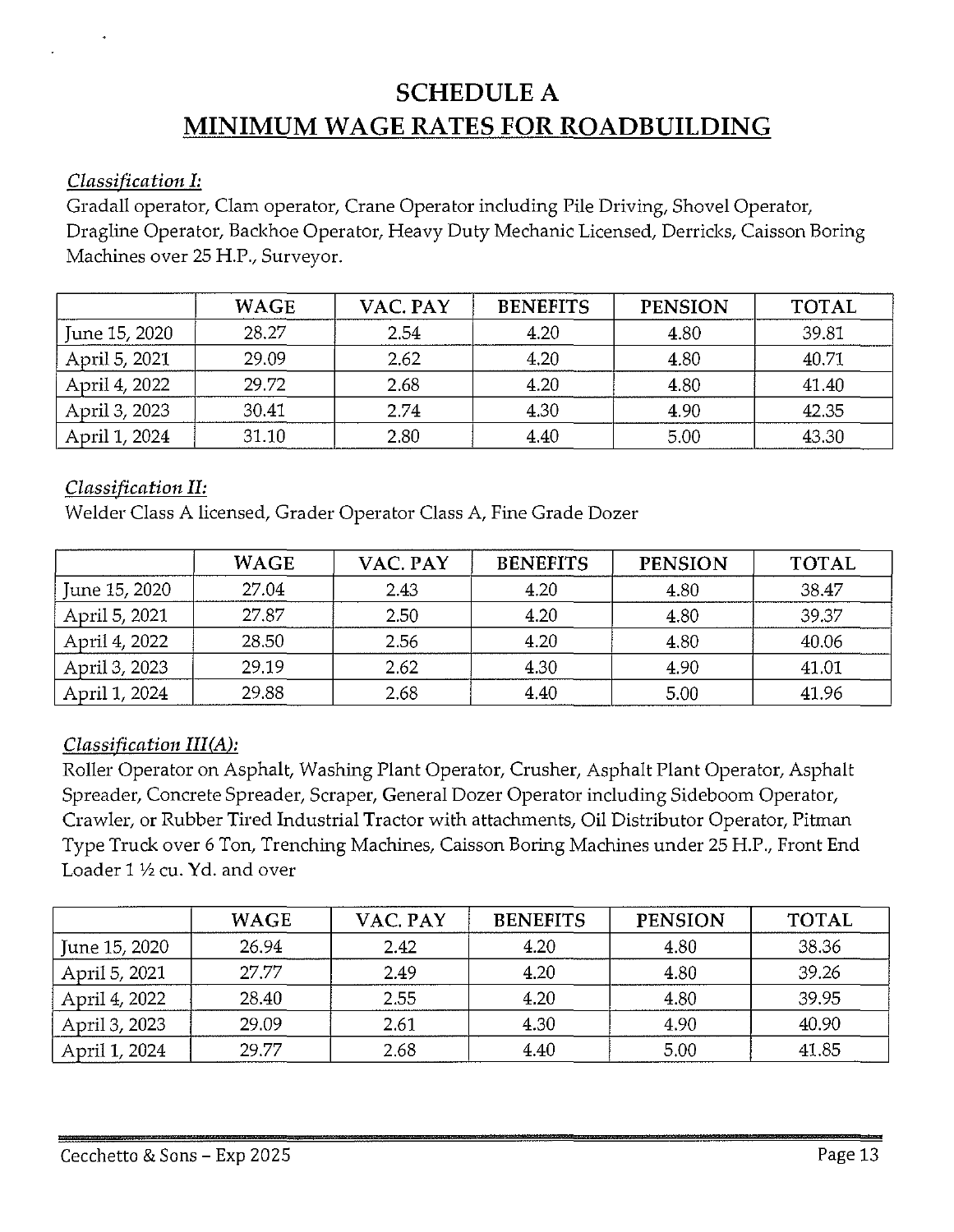# *Classification III(B):*

|               | <b>WAGE</b> | VAC. PAY | <b>BENEFITS</b> | <b>PENSION</b> | <b>TOTAL</b> |
|---------------|-------------|----------|-----------------|----------------|--------------|
| June 15, 2020 | 24.66       | 2.22     | 4.20            | 4.80           | 35.68        |
| April 5, 2021 | 25.49       | 2.29     | 4.20            | 4.80           | 36.58        |
| April 4, 2022 | 26.12       | 2.35     | 4.20            | 4.80           | 37.27        |
| April 3, 2023 | 26.81       | 2.41     | 4.30            | 4.90           | 38.22        |
| April 1, 2024 | 27.50       | 2.47     | 4.40            | 5.00           | 39.17        |

#### Float Driver over 25 tons

#### *Classification IV:*

Improver Mechanic, Curb Machine Operator, Boiler Fireman, Front End Loader under 1 ½ cu. Yd., Grader Operator Class B, Improver Welder, Chip Spreading Machine Operator, Off Highway Type Earth & Rock Vehicle, Zoom Boom

|               | <b>WAGE</b> | VAC. PAY | <b>BENEFITS</b> | <b>PENSION</b> | <b>TOTAL</b> |
|---------------|-------------|----------|-----------------|----------------|--------------|
| June 15, 2020 | 23.48       | 2.11     | 4.20            | 4.80           | 34.59        |
| April 5, 2021 | 24.31       | 2.18     | 4.20            | 4.80           | 35.49        |
| April 4, 2022 | 24.94       | 2.24     | 4.20            | 4.80           | 36.18        |
| April 3, 2023 | 25.63       | 2.30     | 4.30            | 4.90           | 37.13        |
| April 1, 2024 | 26.32       | 2.36     | 4.40            | 5.00           | 38.08        |

#### *Classification V:*

Fuel and Lubricant Vehicle, Water Spreader Operator, Float 25 tons and under, Compactor and Roller Operator (on grade),Boom Truck Operator, Auger 8" and over, Pitman Type truck 6 tons and under, Skid Steer

|               | <b>WAGE</b> | VAC. PAY | <b>BENEFITS</b> | <b>PENSION</b> | <b>TOTAL</b> |
|---------------|-------------|----------|-----------------|----------------|--------------|
| June 15, 2020 | 22.95       | 2.06     | 4.20            | 4.80           | 34.01        |
| April 5, 2021 | 23.77       | 2.14     | 4.20            | 4.80           | 34.91        |
| April 4, 2022 | 24.41       | 2.19     | 4.20            | 4.80           | 35.60        |
| April 3, 2023 | 25.10       | 2.25     | 4.30            | 4.90           | 36.55        |
| April 1, 2024 | 25.78       | 2.32     | 4.40            | 5.00           | 37.50        |

#### *Classification VI:*

Oiler & Greaser, Farm Tractor Operator (When used for excavation or compaction), Mechanic's Helper, Surveyor Helper, Pumpman

|               | <b>WAGE</b> | VAC. PAY | <b>BENEFITS</b> | <b>PENSION</b> | <b>TOTAL</b> |
|---------------|-------------|----------|-----------------|----------------|--------------|
| June 15, 2020 | 22.30       | 2.00     | 4.20            | 4.80           | 33.30        |
| April 5, 2021 | 23.12       | 2.08     | 4.20            | 4.80           | 34.20        |
| April 4, 2022 | 23.76       | 2.13     | 4.20            | 4.80           | 34.89        |
| April 3, 2023 | 24.44       | 2.20     | 4.30            | 4.90           | 35.84        |
| April 1, 2024 | 25.13       | 2.26     | 4.40            | 5.00           | 36.79        |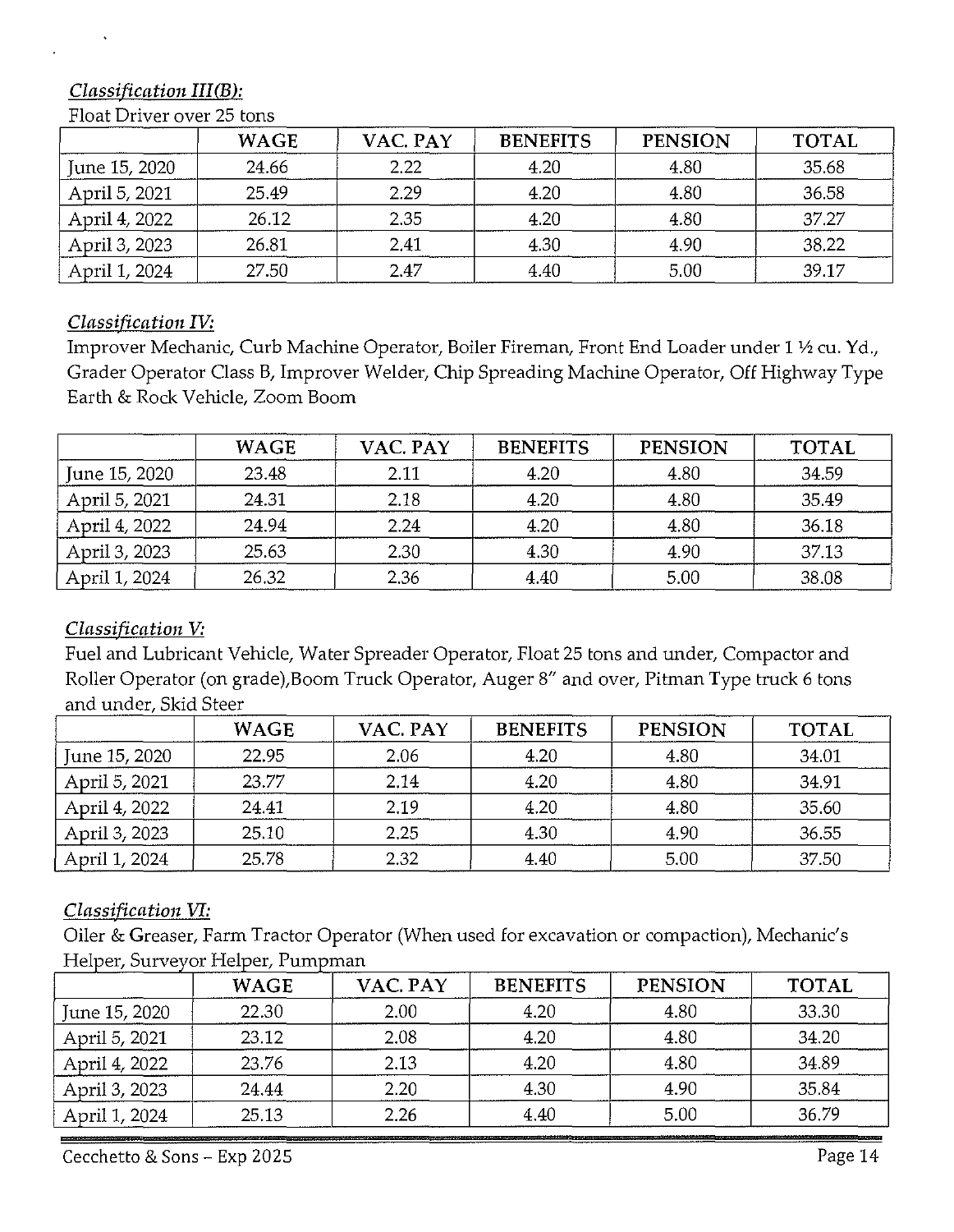# **SCHEDULE** A **ROAD BUILDING**

# IT IS HEREBY AGREED TO BY THE PARTIES TO THIS AGREEMENT, THAT THIS SCHEDULE FORMS PART OF THIS AGREEMENT ON ALL ROADBUILDING:

1. The normal work week shall begin on Monday and end of Friday and shall consist of fiftyfive (55) hours. Additional hours will be paid at one and a half  $(1\frac{1}{2})$  times the regular pay.

Overtime at the rate of double the employees currently hourly rate shall be paid to all employees for all work performed on Sundays and on the statutory Holidays listed.

It is agreed to by the parties that on some projects, it may be beneficial to the Employees and the Employer to modify the hours of work. This may be considered and, if mutually agreed to by the parties, instituted on a project by project basis.

- 2. The Company will not discriminate against any employees because of his failure to work on Saturdays.
- 3. It is agreed that where employees are engaged on emergency work, overtime rates shall not apply.
- 4. Shift Premium

For all work on a second and/or third shift, a premium of one dollar (\$1.00) per hour shall be paid, over and above the regular rate of pay.

5. Co-operation

It is agreed that no present employees shall suffer a reduction in his rate of wages, vacation and statutory holiday allowance and Health and Welfare Benefits through the introduction of this Collective Agreement.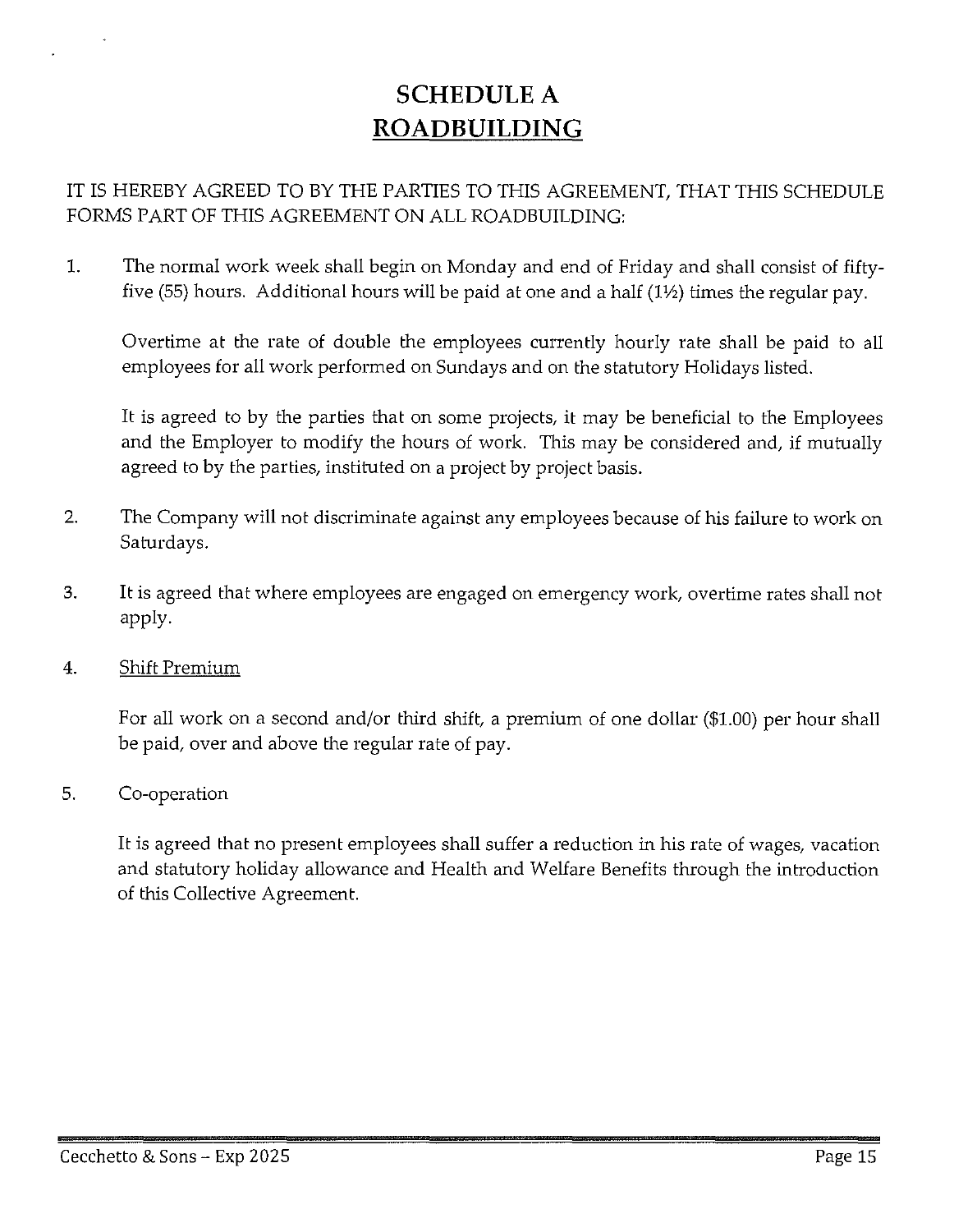# **SCHEDULEB**

# **MINIMUM WAGE RATES FOR SEWER AND WATERMAIN WORK**

#### *Classification I:*

Gradall Operator, Clam Operator, Crane Operator including Pile Driving, Shovel Operator, Dragline Operator, Backhoe Operator, Heavy Duty Mechanic Licensed, Derricks, Caisson Boring Machines over 25 H.P., Surveyor

|               | <b>WAGE</b> | VAC. PAY | <b>BENEFITS</b> | <b>PENSION</b> | <b>TOTAL</b> |
|---------------|-------------|----------|-----------------|----------------|--------------|
| June 15, 2020 | 28.60       | 2.57     | 4.20            | 4.80           | 40.17        |
| April 5, 2021 | 29 43       | 2.64     | 4.20            | 4.80           | 41.07        |
| April 4, 2022 | 30.06       | 2.70     | 4.20            | 4.80           | 41.76        |
| April 3, 2023 | 30.75       | 2.76     | 4.30            | 4.90           | 42.71        |
| April 1, 2024 | 31.44       | 2.82     | 4.40            | 5.00           | 43.66        |

#### *Classification II:*

Welder Class A licensed, Grader Operator Class A, Fine Grade Dozer

|               | <b>WAGE</b> | VAC. PAY | <b>BENEFITS</b> | <b>PENSION</b> | <b>TOTAL</b> |
|---------------|-------------|----------|-----------------|----------------|--------------|
| June 15, 2020 | 27.46       | 2.47     | 4.20            | 4.80           | 38.93        |
| April 5, 2021 | 28.29       | 2.54     | 4.20            | 4.80           | 39.83        |
| April 4, 2022 | 28.92       | 2.60     | 4.20            | 4.80           | 40.52        |
| April 3, 2023 | 29.61       | 2.66     | 4.30            | 4.90           | 41.47        |
| April 1, 2024 | 30.30       | 2.72     | 4.40            | 5.00           | 42.42        |

# *Classification III(A):*

Roller Operator on Asphalt, Washing Plant Operator, Crusher, Asphalt Plant Operator, Asphalt Spreader, Concrete Spreader, Scraper, General Dozer Operator including Sideboom Operator, Crawler, or Rubber Tired Industrial Tractor with attachments, Oil Distributor Operator, Pitman Type Truck over 6 ton, Trenching Machines, Caisson Boring Machines under 25 H.P., Front End Loader  $1 \frac{1}{2}$  cu. yd. and over

|               | <b>WAGE</b> | VAC. PAY | <b>BENEFITS</b> | <b>PENSION</b> | <b>TOTAL</b> |
|---------------|-------------|----------|-----------------|----------------|--------------|
| June 15, 2020 | 27.13       | 2.44     | 4.20            | 4.80           | 38.57        |
| April 5, 2021 | 27.95       | 2.52     | 4.20            | 4.80           | 39.47        |
| April 4, 2022 | 28.59       | 2.57     | 4.20            | 4.80           | 40.16        |
| April 3, 2023 | 29.28       | 2.63     | 4.30            | 4.90           | 41.11        |
| April 1, 2024 | 29.97       | 2.69     | 4.40            | 5.00           | 42.06        |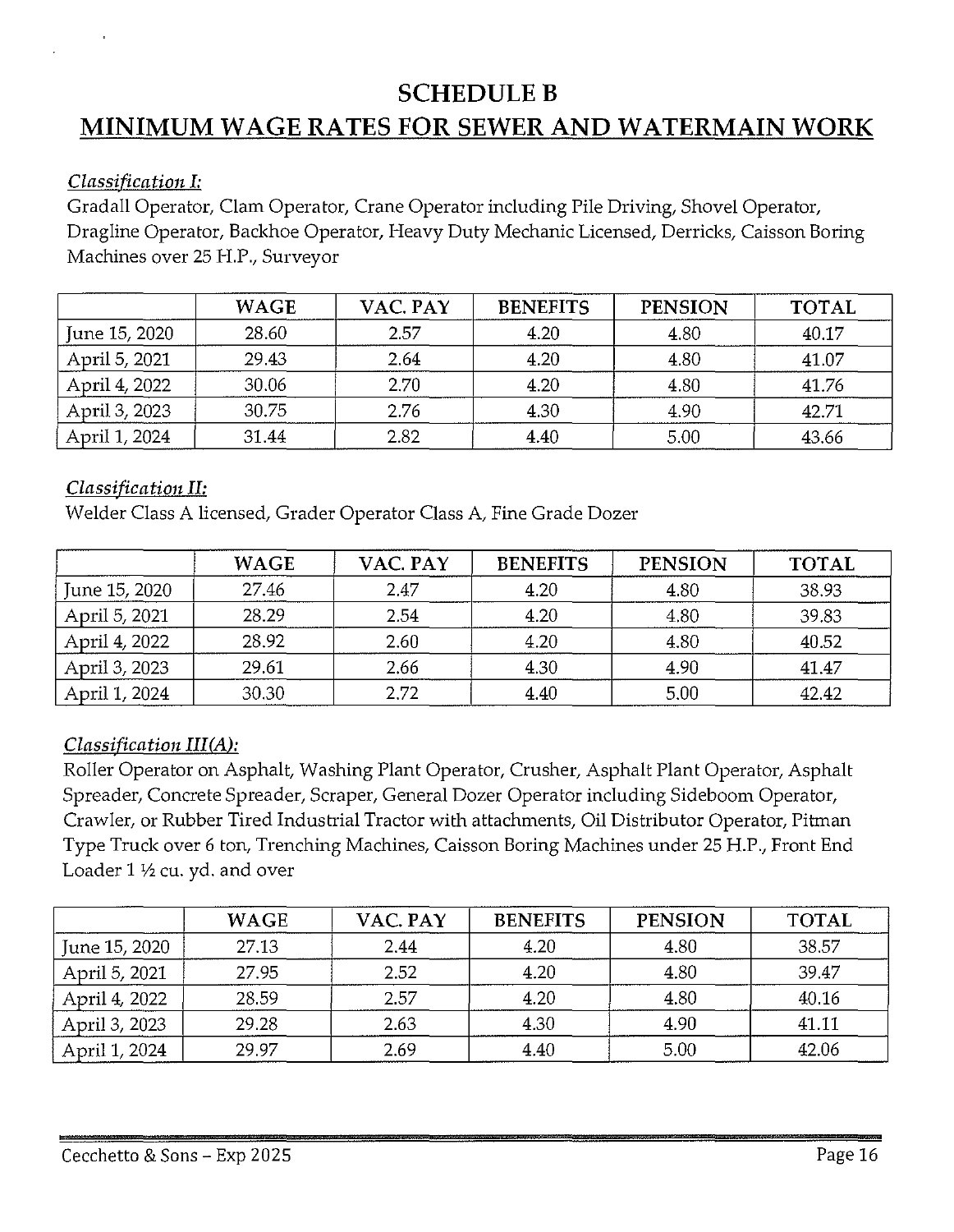# *Classification III(B):*

|               | <b>WAGE</b> | VAC. PAY | <b>BENEFITS</b> | <b>PENSION</b> | <b>TOTAL</b> |
|---------------|-------------|----------|-----------------|----------------|--------------|
| June 15, 2020 | 24.96       | 2.24     | 4.20            | 4.80           | 36.20        |
| April 5, 2021 | 25.78       | 2.32     | 4.20            | 4.80           | 37.10        |
| April 4, 2022 | 26.42       | 2.37     | 4.20            | 4.80           | 37.79        |
| April 3, 2023 | 27.11       | 2.43     | 4.30            | 4.90           | 38.74        |
| April 1, 2024 | 27.79       | 2.50     | 4.40            | 5.00           | 39.69        |

#### Float Driver over 25 tons

#### *Classification IV:*

Improver Mechanic, Curb Machine Operator, Boiler Fireman, Front End Loader under 1 1/2 cu. yd., Grader Operator Class B., Improver Welder, Chip Spreading Machine Operator, Off Highway Type Earth & Rock Vehicle, Zoom Boom

|               | <b>WAGE</b> | VAC. PAY | <b>BENEFITS</b> | <b>PENSION</b> | <b>TOTAL</b> |
|---------------|-------------|----------|-----------------|----------------|--------------|
| June 15, 2020 | 23.95       | 2.16     | 4.20            | 4.80           | 35.11        |
| April 5, 2021 | 24.78       | 2.23     | 4.20            | 4.80           | 36.01        |
| April 4, 2022 | 25.41       | 2.29     | 4.20            | 4.80           | 36.70        |
| April 3, 2023 | 26.11       | 2.34     | 4.30            | 4.90           | 37.65        |
| April 1, 2024 | 26.79       | 2.41     | 4.40            | 5.00           | 38.60        |

#### *Classification V:*

Fuel and Lubricant Vehicle, Water Spreader Operator, Float 25 tons and under, Compactor and Roller Operator (on grade) Boom Truck Operator, Auger 8" and over, Pitman Type Truck 6 tons and Under, Skid Steer

|               | <b>WAGE</b> | VAC. PAY | <b>BENEFITS</b> | <b>PENSION</b> | <b>TOTAL</b> |
|---------------|-------------|----------|-----------------|----------------|--------------|
| June 15, 2020 | 22.95       | 2.06     | 4.20            | 4.80           | 34.01        |
| April 5, 2021 | 23.77       | 2.14     | 4.20            | 4.80           | 34.91        |
| April 4, 2022 | 24.41       | 2.19     | 4.20            | 4.80           | 35.60        |
| April 3, 2023 | 25.10       | 2.25     | 4.30            | 4.90           | 36.55        |
| April 1, 2024 | 25.78       | 2.32     | 4.40            | 5.00           | 37.50        |

# *Classification VI:*

Oiler and Greaser, Farm Tractor Operator (When used for excavation or compaction) Mechanic's Helper, Surveyor Helper, Pumpman

|               | <b>WAGE</b> | VAC. PAY | <b>BENEFITS</b> | <b>PENSION</b> | <b>TOTAL</b> |
|---------------|-------------|----------|-----------------|----------------|--------------|
| June 15, 2020 | 22.29       | 2.01     | 4.20            | 4.80           | 33.30        |
| April 5, 2021 | 23.12       | 2.08     | 4.20            | 4.80           | 34.20        |
| April 4, 2022 | 23.75       | 2.14     | 4.20            | 4.80           | 34.89        |
| April 3, 2023 | 24.44       | 2.20     | 4.30            | 4.90           | 35.84        |
| April 1, 2024 | 25.13       | 2.13     | 4.40            | 5.00           | 36.79        |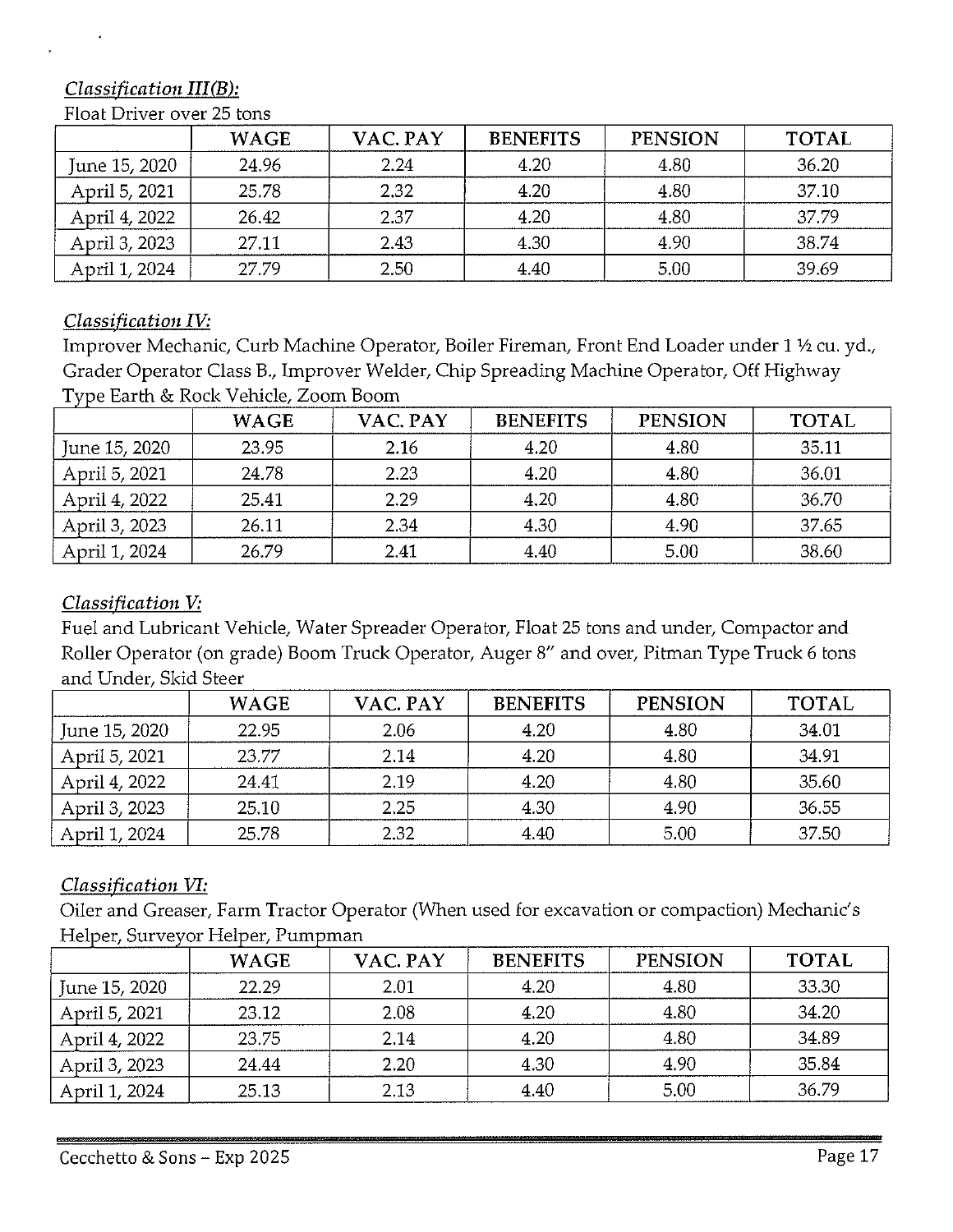# **SCHEDULEB SEWER AND WATERMAIN WAGE RATES, HOURS OF WORK AND OVERTIME, STATUTORY HOLIDAYS AND VACATION PAY**

#### **1. HOURS OF WORK AND OVERTIME**

- (a) Overtime at the rate of time and one half  $(1<sup>1</sup>)$  the employee's current hourly rate shall be paid to all employees, other than watchmen, for all work performed in excess of ten (10) hours per day, Monday to Friday inclusive, excluding travelling time to and from the job.
- (b) Overtime at the rate of time and one half  $(1\frac{1}{2})$  the employee's current hourly rate shall be paid to all employees for all work performed on Saturday.
- (c) Overtime at the rate of double (2x) the employee's current hourly rate shall be paid to all employees for all work performed on Sundays and on the Statutory Holidays listed.

It is agreed to by the parties that on some projects, it may be beneficial to the Employees and the Employer to modify the hours of work. This may be considered, and if mutually agreed to by the parties, instituted on a project by project basis.

- (d) Employees will be allowed a one half (1/2) hour unpaid lunch break between 11:30 a.m. and 1:00 p.m. It is understood that no employee shall be required to work more than five (5) consecutive hours without a lunch break.
- (e) Notwithstanding (a) and (b) above, where a tender calling authority required the contractor not to work on Friday afternoon, the hours of work so lost may be made up at straight time. The contractor will notify the Union when this requirement exists, and the parties shall mutually agree on the hours of work for such projects.

#### 2. **SHIFT PREMIUM**

A shift premium of one dollar (\$1.00) per hour will be paid for all work performed on a regular scheduled second shift or third shift. The Company will not discriminate against any employees because of his failure to work on Saturdays.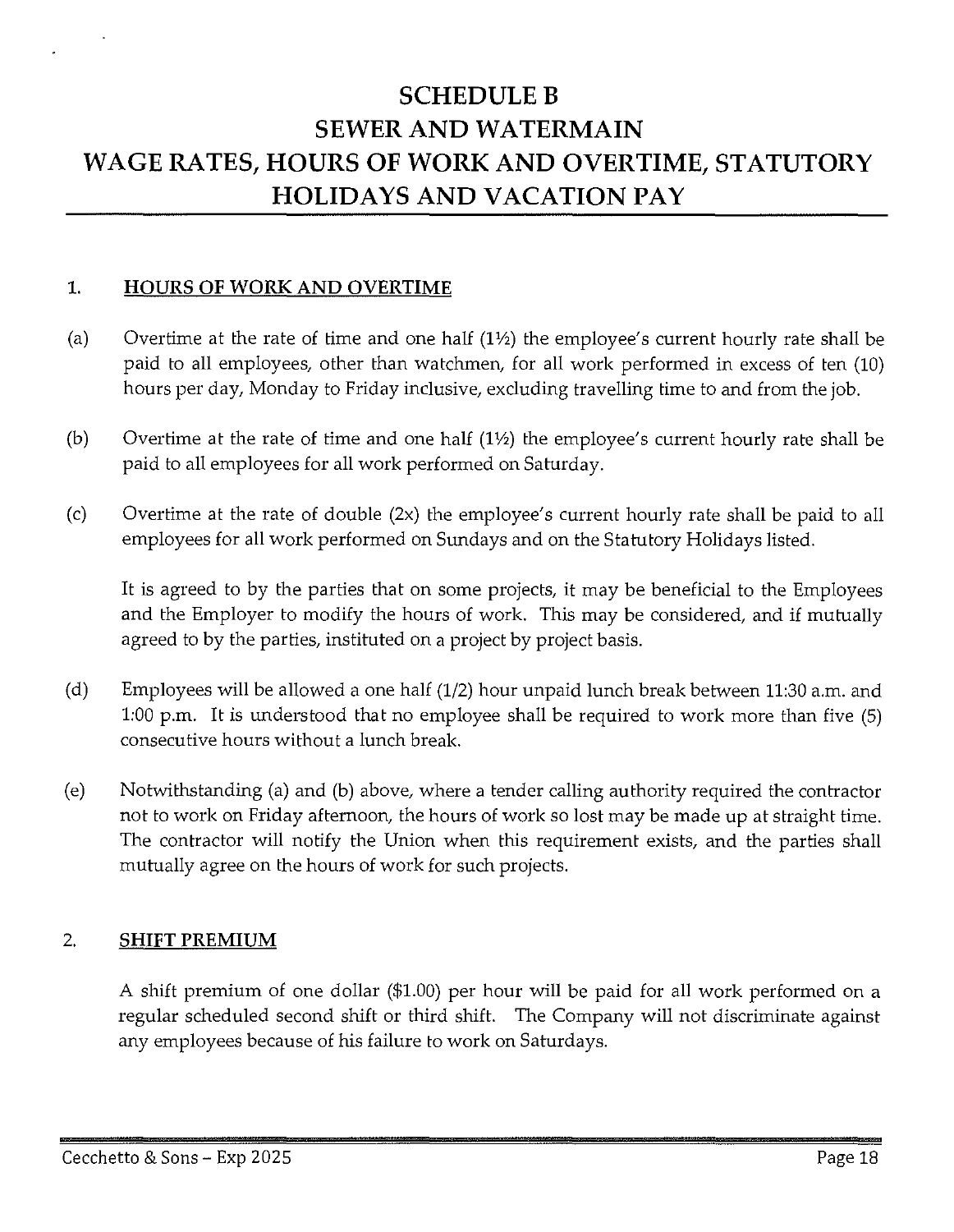# **SCHEDULE** "C"

# **1. HEALTH PLAN AND PENSION PLAN**

(a) The parties hereto agree that the employee benefit plans shall be jointly trusteed by an equal number of trustees appointed by Employers and alike number of trustees appointed by the Union.

(b) The allocation of the contributions specified under the terms of the Agreement between the IUOE local 793 Members Life and Health Benefit Trust of Ontario and IUOE Local 793 Members Pension Benefit Trust of Ontario shall be as mutually agreed by the Health and Pension Trustees, and shall be distributed by an independent administrator appointed by mutual agreement of the Health and Pension Trustees.

2. (a) These monies shall be remitted in accordance with this Collective Agreement and shall be remitted by the 15<sup>th</sup> day of the month following the month in which the hours have been earned, together with supporting information entered on a Reporting Form as designated by the Trustees and at no time shall the contributions be paid directly to the employees.

(b) In the event an Employer fails to remit the contributions for the Health Plan by the  $15<sup>th</sup>$  day of the month due, the Trustees may charge interest at the rate of two percent (2%) per month for any delinquent contributions 30 days in arrears, provided the Employer has received five (5) days prior written notice to correct such delinquency.

(c) With reasonable cause, the Trustees may request an Employer to submit to them within a stipulated period of time a certified audited statement of payroll contributions to these funds for a period not to exceed the period from the effective date of this Agreement until the date the audit takes place. Such statements shall reply to the questions submitted to the Employer by the Trustees.

(d) If the Employer does not submit the certified audited statement as per the above article, the Trustees may appoint an independent Chartered Accountant to enter upon the Employer's premises during regular business hours to perform an audit of the Employer's records only with respect to the Employer's contributions or deductions to the required Employee Benefit Plan.

(e) Where the T1ustees appoint an auditor the cost shall be born by the appropriate plans.

(f) In the event such audit reveals that the Employer has failed to remit contributions in accordance with the provisions of this Agreement, the Employer shall, within five (5) days of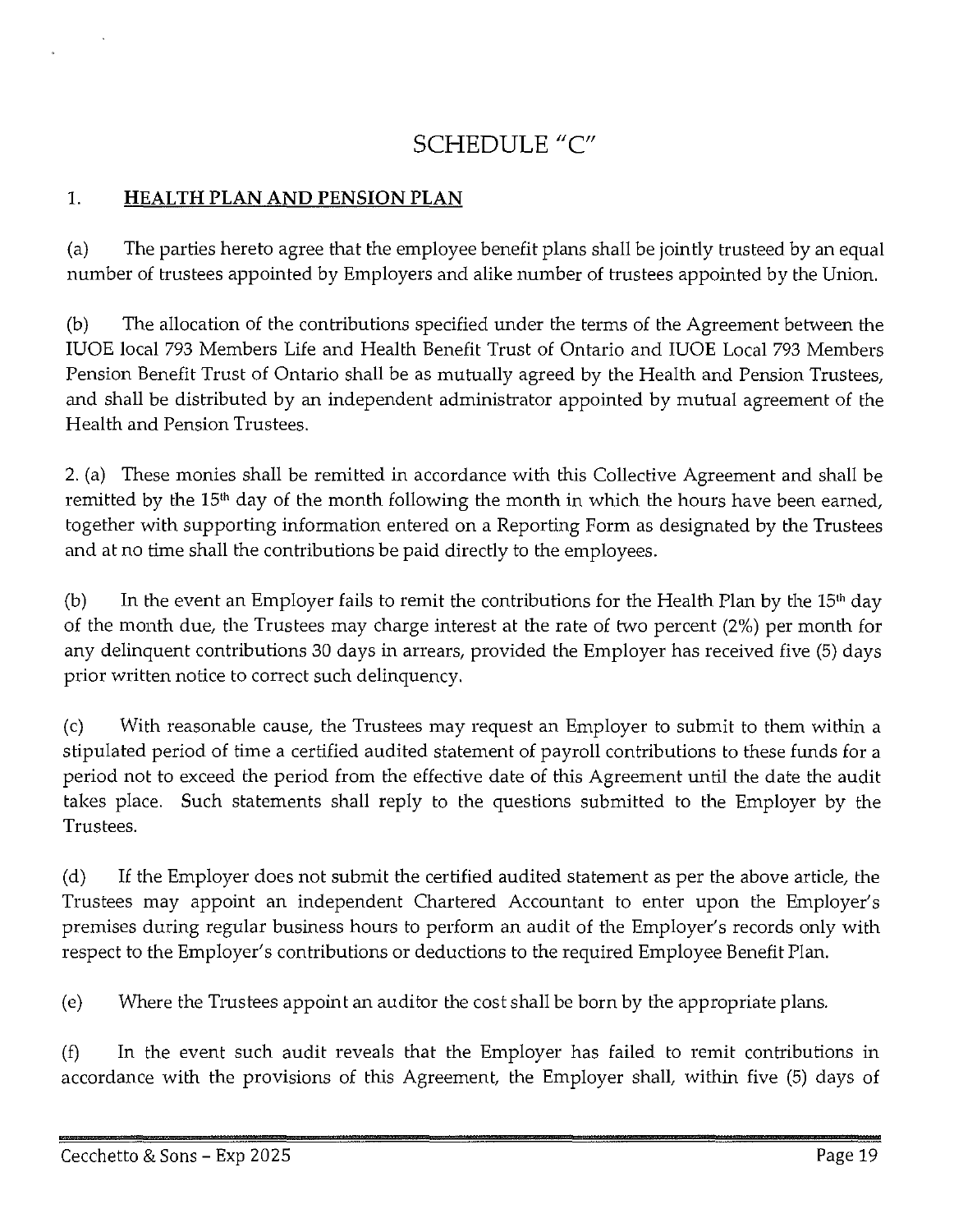receipt of written notice from the Trustees, remit all outstanding contributions along with completed supporting contributions report forms as required by the Plan.

(g) When the Employer fails to remit all delinquent contributions the provisions of (b) shall apply and the Union on instructions from the Trustees, shall immediately institute proceedings against the delinquent Employer under Section 124 of the Labour Relations Act of Ontario. All costs of such actions shall be born by the appropriate plan or fund unless otherwise recoverable.

(h) Where the Trustees deem an Employer to be persistently delinquent in the submission of contributions they may require the Employer to post a bond or certified cheque not to exceed \$2,500.00 to be held in trust by the Trustees for a period of time to be determined by the Trustees.

(i) If an Employer does not have any employees in his employ, he shall submit a NIL report in accordance with the provisions of previous clauses.

# **EMPLOYER LABOUR RELATIONS FUND:**

Each Employer bound by this Agreement shall contribute five cents (5¢) per hour for each hour worked by each employee covered in this Agreement as such Employer's contributions to the administrative costs of the applicable Association.

# **IUOE LOCAL** 793 **TRAINING FUND:**

The Union and the Employer agree to maintain and recognize the IUOE Local 793 Training Fund (Training Fund). The Training Fund shall be jointly trusteed by an equal number of Trustees appointed by the Employer organizations and the Union.

Apprentices shall be indentured to the Training Fund or an Employer and the Training Fund shall have full authority over the Training, Education and Movement of all Apprentices and the Union shall accept as members of the Union all apprentices who are approved by the Training Fund and indentured to the Training Fund or an Employer.

The Training Fund shall be responsible for the training, education and upgrading for all trainees and Operating Engineers.

Each Employer shall contribute thirteen cents (18¢) per hour to the Training Fund for each hour earned by each employee in his employ, to be submitted with the Pension and Health Fund payments herein provided, and to be remitted to the Training Fund for the purpose of developing and implementing programs established by the Training Fund. This contribution will increase to \$0.23, \$0.28, \$0.33 and \$0.38 in 2021, 2022, 2023 and 2024 respectively.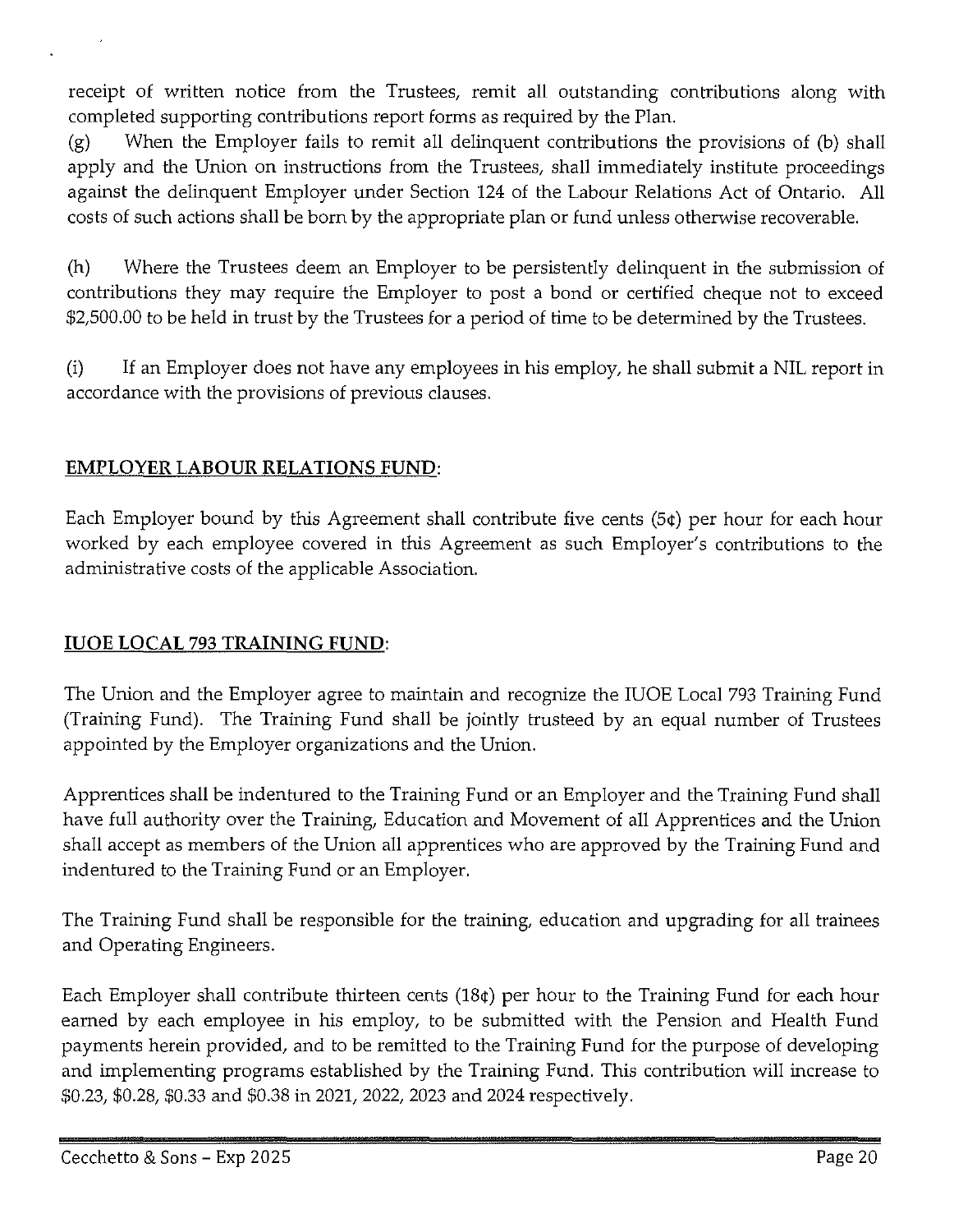# **VACATION AND STATUTORY HOLIDAY PAY:**

Vacation and Statutory Holiday Pay shall be credited weekly to each employee covered by this Collective Agreement at the rate of 9% of the gross wages earned and income tax will be deducted weekly.

It is understood and agreed that 4% of the gross wages is to be considered Vacation Pay and 5% of the gross wages is to be in lieu of Statutory Holiday Pay.

It is further understood that Vacation Pay and Statutory Holiday pay credits will be paid to employees on termination and on the first pay day of June and December in each year.

It is understood and agreed that the Statutory Holiday and Vacation Pay Credits will not exceed a total of 9% of gross wages.

Vacations may be taken at any time within the calendar year (without loss of position) and every effort shall be made to schedule vacations to benefit both the Employer and the Employee.

#### **STATUTORY HOLIDAYS:**

All work performed on the following holidays shall be paid for at double (2x) the regular rate of wages:

| New Year's Day | Family Day       | Good Friday   |
|----------------|------------------|---------------|
| Victoria Day   | Canada Day       | Civic Holiday |
| Labour Day     | Thanksgiving Day | Christmas Day |
| Boxing Day     |                  |               |

Should any of the above holidays occur on a Saturday or Sunday, such holiday shall be observed on the Monday and/or Tuesday following unless changed by mutual agreement between the Employer and the Union. No work shall be performed on Labour Day except to save life, limb, or property.

# **DUES, FEES AND ASSESSMENTS:**

All dues, fees and assessments so deducted shall be remitted together with Benefit contributions as set out in this Agreement, on or before the 15<sup>th</sup> day of the month, following the month in which such deductions were made. The Employer shall, when making all remittances to the Union, identify employees both by name and Social Insurance Number and indicate the amount deducted from each employee.